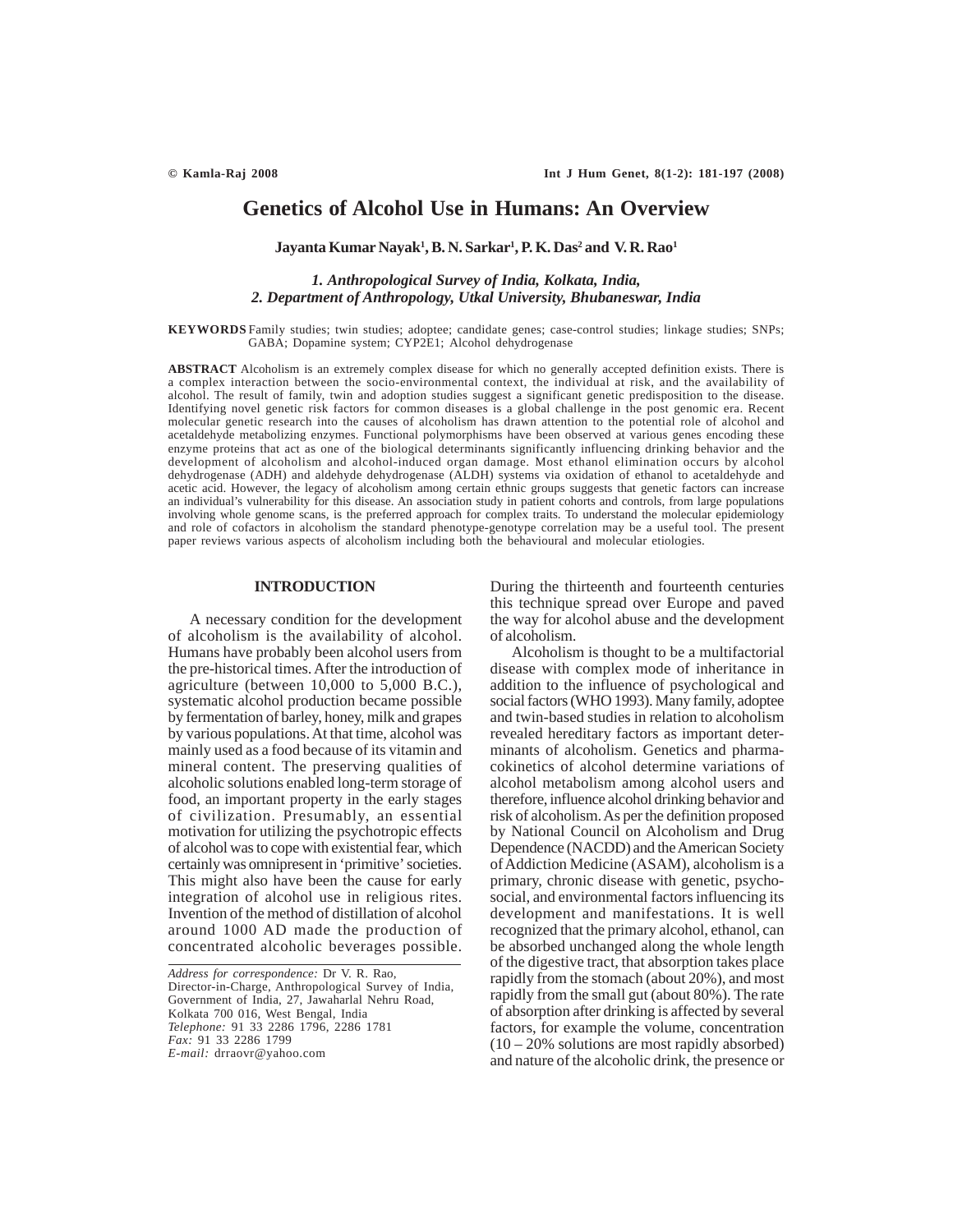absence of food in the stomach, rate of gastric emptying, pylorospasm, permeability of the gastric and intestinal tissues, individual variations. After absorption into the blood stream, alcohol is distributed quickly throughout the total body water (Pawan 1972). The disease is often progressive and fatal. It affects so many vital organs of our body like liver and heart. It is characterized by continuous or periodic impaired control over drinking, pre-occupation with the drug alcohol, use of alcohol despite adverse consequences, and distortions in thinking, most notably denial. Alcoholism is a common etiologically complex disorder (Kessler et al. 1994) involving complex gene-with-gene and gene with environmental interactions (Chen et al. 1999). The genes underlying human alcohol metabolism provides a rare example of how allelic variations contribute to a complex disease through intervening physiology and behavior. Ethanol elimination occurs mostly by alcohol dehydrogenase (ADH) (Eriksson et al. 2001) and aldehyde dehydrogenase (ALDH) systems via oxidation of ethanol to acetaldehyde and acetic acid (Bosron and Li 1986). Most of the metabolism of alcohol and aldehyde is carried out in the liver, although extra-hepatic metabolism has also been demonstrated in the stomach, gut and upper aerodigestive tract (Wight and Ogden, 1998) including some potential metabolism due to oral microflora in the oral cavity (Homann et al. 1997, 2000 and Muto et al. 2000). Pawan (1972) clearly sketched the pathways of alcohol metabolism in man (Fig. 1). Genetic variation in alcoholic liability can be



**Fig. 1. Pathways of alcohol (ethanol) metabolism in man. ADH: Alcohol Dehydrogenase; MEOS: Microsomal Ethanol Oxidizing System; SER, Smooth Endoplasmic Reticulum.**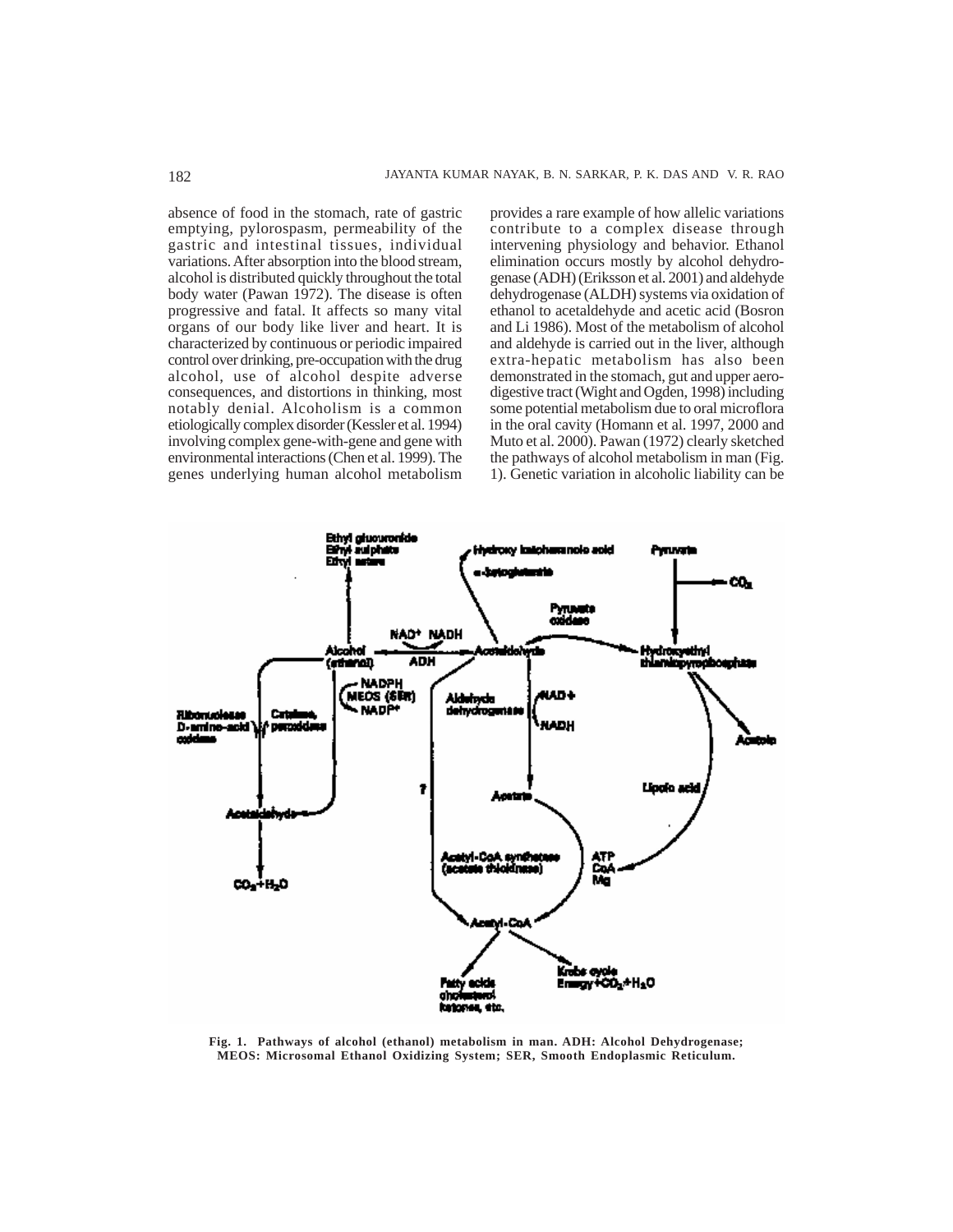used to investigate some of the underlying mechanisms, which may aid in identifying individuals at increased risk and provide information about systems involved in the health consequences of alcohol dependence. In addition, genetic variations are being investigated with respect to treatment with the goal of personalizing treatment approaches, hence minimizing adverse reactions and optimally identifying novel treatment approaches. Findings from the human genome project, and large investments in biotechnology, have strengthened the belief of scientists and the public in realizing this goal in the near future (Weiland 2000). Genetic studies utilizing twin and family approaches have clearly shown considerable role of genetics in alcohol dependence, albeit only few gene variants have been identified unambiguously (Stoltenberg and Burmeister 2000 and Nestler 2000). Risk for alcohol dependence is likely to be the result of a large number of genes, each contributing a small fraction to the overall risk. The problem of genetic heterogeneity has been overcome in other areas of medicine and thus we are optimistic that this will also be true for investigations of alcohol dependence (Stoltenberg and Burmeister 2000; Wahlsten 1999; and Crabbe 2002).

## **TYPOLOGY OF ALCOHOLISM**

Alcohol addiction is a common, complex disorder; many other traits that are associated with the risk for alcoholism also cluster in families and have genetic underpinnings. Addictions are psychiatric disorders that are associated with maladaptive and destructive behaviors, and that have in common the persistent, compulsive and uncontrolled use of alcohols or an activity. Addictive agents induce adaptive changes in brain function. These changes are the basis for tolerance and for the establishment of craving, withdrawal and affective disturbance, which persist long after consumption ceases (Roberts and Koob 1997). This self-maintaining and progressive neurobiology of addictions makes them chronic and relapsing disorders.

The alcohol addiction is a worldwide publichealth crisis, and exerts corrosive effects at family and societal levels, leading even to the narcopolitical and narco-economic domination of countries and religions. World Health Organization in the year 1983 declared Alcohol related problems as major health problems which

are responsible for 3.5% of disability adjusted life years (DALYs) lost globally (Murray and Lopez 1996). Alcohol affects all aspects of human life and causes hazards to health and welfare. Heavy alcohol reduces life expectancy by 10 – 12 years besides affecting productivity in developed and developing nations (Grant 1985). Alcohol as a disease agent causes acute and chronic intoxication, cirrhosis of liver, toxic psychosis, gastritis, pancreatitis, cardiac myopathy and peripheral neuropathy. Also mounting is the evidence that it is related to cancers of mouth, pharynx, larynx and oesophagus. Alcohol is an important etiological factor in suicide, accidents, social and family disorganization, crime and loss of productivity. Increasing percentage of young people have started drinking alcohol in increased frequency and quantity thus constituting serious hazards to health, welfare and life (WHO, 1980). The World Health Organization (WHO) estimated that there are two billion alcohol users (WHO-Global Status Report on alcohol, 2004: http://www.who.int/sub stance\_abuse/publications/en/global\_status\_ report\_2004\_overview.pdf). Drinking prevalence, mortality and morbidity from alcohol use in South-East Asia Region and some parts of India is furnished in Table 1. Traits, or phenotypes, include a person's response to alcohol, the maximum amount of alcohol a person consumes on a single occasion and biological measurements, such as brain electro-physiological measures. Researchers rely on personality questionnaires to determine the alcoholic category of the subjects. Seven frequently used questionnaires are: the Minnesote Multiphasic Personality Inventory (MMPI), the MaC Andrew Alcoholism Scale (MAC), the Eysenck Personality Questionnaire (EPQ), the Tri-dimensional Personality Questionnaire (TPQ), the Connecticut Typology Questionnaire (CTQ), the Alcohol Use Disorders Identification Test (AUDIT) and the Michigan Alcoholism Screening Test (MAST).

Alcoholism is categorized into three types: type-I, II, and III. Cloninger (1990) distinguished type-I of alcoholism (low novelty seeking, high harm avoidance, high reward dependence) from type-II (male-limited) alcoholism (high novelty seeking, low harm avoidance, low reward dependence). Hill (1992) proposed a third type of alcoholism. Like type-II alcoholism, it is significantly influenced by genetic factors, but is not associated with any abnormal behavior.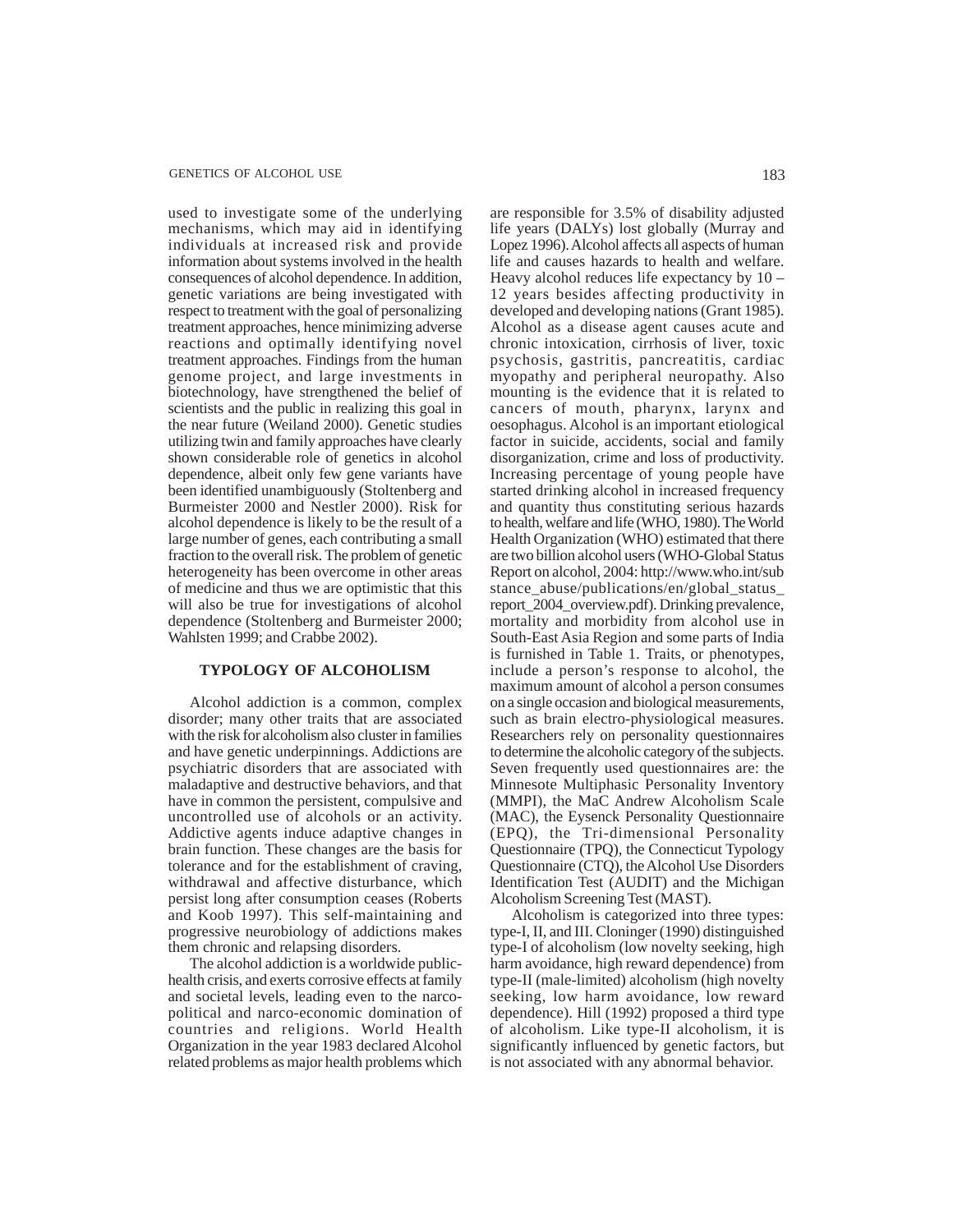| Country                       | Parts of country<br>or population<br>population                                                                 | rate<br>Prevalence                                    | rate<br>dependentcy<br>Alcohol | Mortality | consumption<br>Morbidity due to<br>alcohol                            | Reference                                                                                                                                                                  |
|-------------------------------|-----------------------------------------------------------------------------------------------------------------|-------------------------------------------------------|--------------------------------|-----------|-----------------------------------------------------------------------|----------------------------------------------------------------------------------------------------------------------------------------------------------------------------|
| India                         |                                                                                                                 | $16.7%$ -<br>58.3%                                    | $1\%$ -<br>2%                  | 11.5 %    | 16% liver cirrhosis.<br>1.43% cancer.<br>25% accident,<br>10% suicide | Saxena 2004<br>WHO 2004                                                                                                                                                    |
| India                         | Arunachal Pradesh<br>Goa<br>Andhra Pradesh<br>Rural Punjab<br>Northern India<br>Western India<br>Southern India | 50.2%<br>49%<br>21%<br>74%<br>60%<br>24.7%<br>26%-50% | 3%                             |           |                                                                       | Deswal et al. 2006<br>Dhupadale et al. 2006<br>WHO 2004<br>Deb and Jindal 1975<br>Varma et al. 1980<br>Sundaram et al. 1984<br>Chakravarthy 1990 and<br>Bang and Bang 1991 |
| Bangladesh<br>Indonesia       | Delhi<br>Balinese and<br>Jakarta populations                                                                    | 26%<br>40%                                            | 0.2%<br>2.7%                   |           | 20%                                                                   | Mohan et al. 1992<br>WHO 2004<br>WHO 2004                                                                                                                                  |
| Myanmar<br>Nepal<br>Sri Lanka |                                                                                                                 | 10%<br>25%-34%                                        | 10%                            | 6%        | $~10\%$<br>~18%<br>0.12%<br>liver cirrhosis                           | WHO 2004<br>WHO 2004<br>WHO 2004                                                                                                                                           |
| Thailand                      |                                                                                                                 | 31.4%                                                 |                                |           | 0.6 Cancer<br>4.7%                                                    | WHO 2004                                                                                                                                                                   |

**Table 1: Drinking prevalence, mortality and morbidity from alcohol use in South-East Asia Region and some parts of India.**

#### **Genetic Epidemiology of Alcoholism**

*1) Family Studies:* Alcoholism was regarded as a distinct disease that may be transmitted from generation to generation (Dawson and Archer 1992). A familial association could result from cultural factors tending to encourage heavy drinking in family members. On the other hand, drinking may be discouraged in some families for religious, cultural or climatic grounds while in other families constraints on heavy drinking may be virtually non-existent. So "familial" does not necessarily mean "hereditary". A critical review of studies of the familial incidence of alcoholism summarized 39 investigations published in English that comprised family data on 6,251 alcoholics and 4,083 non-alcoholics (Cotton 1979). They clearly showed that regardless of the nature of the population of non-alcoholics studied, an alcoholic is more likely to have a mother, father or a distant relative who is an alcoholic. When lifetime prevalence of alcoholism in relatives of alcoholics was compared to that in the general population, a four-fold increased risk

in first-degree relatives and a two-fold increased risk in second-degree relatives were observed. Higher family incidence of alcohol use and abuse does not necessarily reflect a genetic determination of alcoholism. Heritable familial attributes as well as similarities in social environment of family members also appear to play a role in familial transmission of alcoholism.

*2) Twin Studies***:** The twin study paradigm is a powerful method to understand complex and heterogeneous trait disorders. Twin studies are based on the fact that monozygotic twins (MZ) share identical genetic material, while dizygotic twins (DZ) share the same degree of genetic similarity as non-twin siblings. If genetic effects are present then monozygotic twins should be more alike than dizygotic twins allowing an estimation of the genetic contribution. Differences between identical twins would presumably reflect environmental influences while differences between non-identical twins may be due to heredity, environment or both (Agarwal 2001). Therefore, if alcoholism has a hereditary basis, MZ twin pairs should tend to be more similar in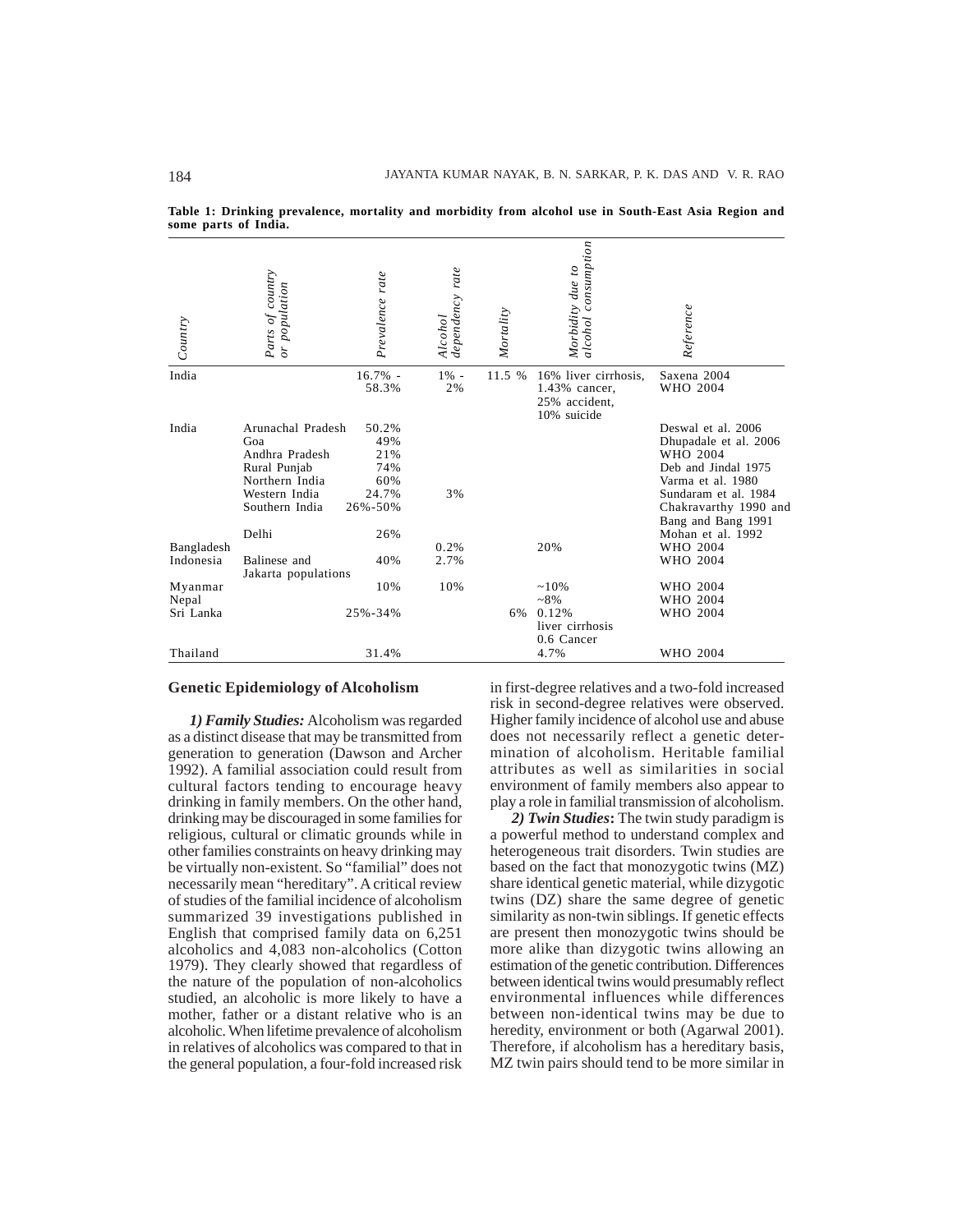their drinking behavior and alcohol-related problems than DZ twin pairs (Pickens et al. 1991). It has been clearly demonstrated that both genetic and environmental factors influence alcohol dependence (Heath et al. 1999). These studies examine traits that are not inherited in a Mendelian fashion, but nevertheless show non-random familial distributions indicating genetic contributions (Vanyukov and Tarter 2000; and Jacob et al. 2001). Twin studies strongly indicate the presence of genetic risk factors for multiple aspects of alcohol dependence including initiation, contribution, amount consumed and cessation. In addition to estimating genetic liability, these studies provide further information about environmental contributions, identifying that which is shared and that which is non-shared.

*3) Adoption Studies***:** A systematic approach to separate "nature" from "nurture" is to study individuals separated from their biological relatives soon after birth and raised by nonrelated foster parents and to compare them with respect to characteristics of alcohol abuse with both their biological and adoptive parents. It is based upon the premise that the genetic trait present in the affected biological parent will still be expressed in adoptees, regardless of the genotypic status and environmental circumstances of the foster parents. In studies of intact families, the effects of genetic and common environment are not separable. Adoption studies separate these effects because adoptees receive their genetic heritage from one set of parents and their rearing environment from another set. The degree to which adoptees resemble their biological relatives is a direct measure of genetic influence, while the degree to which they resemble their adoptive relatives is a measure of the influence of family environment. Adoption studies are capable of delimiting almost completely genetic and environmental influences on the variation in the liability to a disorder (except contributions of ante- and early postnatal environmental factors) (Heath et al. 1998). Extensive adoption studies conducted in Denmark and Sweden have provided substantial evidence that alcoholism is genetically influenced, and that there are distinct patterns of alcoholism with different genetic and environmental causes (Goodwin et al. 1974; Cloninger et al. 1981; Bohman et al. 1987). When the adopted away sons of alcoholic parents were compared to their siblings raised by the alcoholic biological parent, a remarkably similar rate of alcoholism was

noted in both groups. Subsequent adoption studies from other countries have clearly shown that children born to alcoholic parents but adopted away during infancy were at greater risk for alcoholism than adopted-away children born to nonalcoholic parents (Sigvardsson et al. 1996).

*4) Gender Differences in Transmission of Alcoholism***:** There is consistent evidence that relatives of women treated for alcoholism have higher risk for alcoholism than relatives of treated males (Prescott and Kendler 1999). Twin studies provide estimates of heritability of the liability to alcoholism in the range of 51% - 65% in females and 48% - 73% in males (Johnson et al. 1998; Prescott et al. 1999; Prescott and Kendler 1999; Kendler et al. 1994). Early studies found that genetic influences on alcoholism risk were clear in men but were less certain in women (McGue et al. 1992). However, subsequent studies, which explicitly addressed gender difference, found evidence for 64% heritability for women and men, even when data were weighted to adjust for selective attrition (Prescott et al. 1999). In addition, it has been noted that the genetic sources of vulnerability to alcoholism are partially, but not completely overlapping in men and women (Prescott et al. 1999). Heritability estimates were 66% in women and 42% - 75% in men for frequency of alcohol consumption, and 57% in women and 24% - 61% in men for average quantity consumed when drinking. Men (but not women) who are at increased genetic risk of alcohol dependence exhibited reduced alcohol sensitivity (Heath et al. 1999). This suggests that women in treatment tend to have higher liability than their male counterparts. Some evidence from molecular genetic studies supports the existence of sex-specific loci (Paterson and Petronis 1999), and a definitive answer to this issue will probably come from molecular rather than epidemiological studies.

*5) Mode of Inheritance***:** Although adoption and twin studies have proven useful in answering the question of nature versus nurture, the mode of inheritance of alcoholism is still an unresolved issue. Heritability estimates vary somewhat depending on diagnostic criteria, with the highest heritability estimates obtained for Feighner Probable alcoholism (63%), Cloninger type II alcoholism (54%), and DSM – III alcohol dependence (52%) (Van den Bree et al. 1998). Certain diagnostic systems are more sensitive for detecting genetic influences and may be more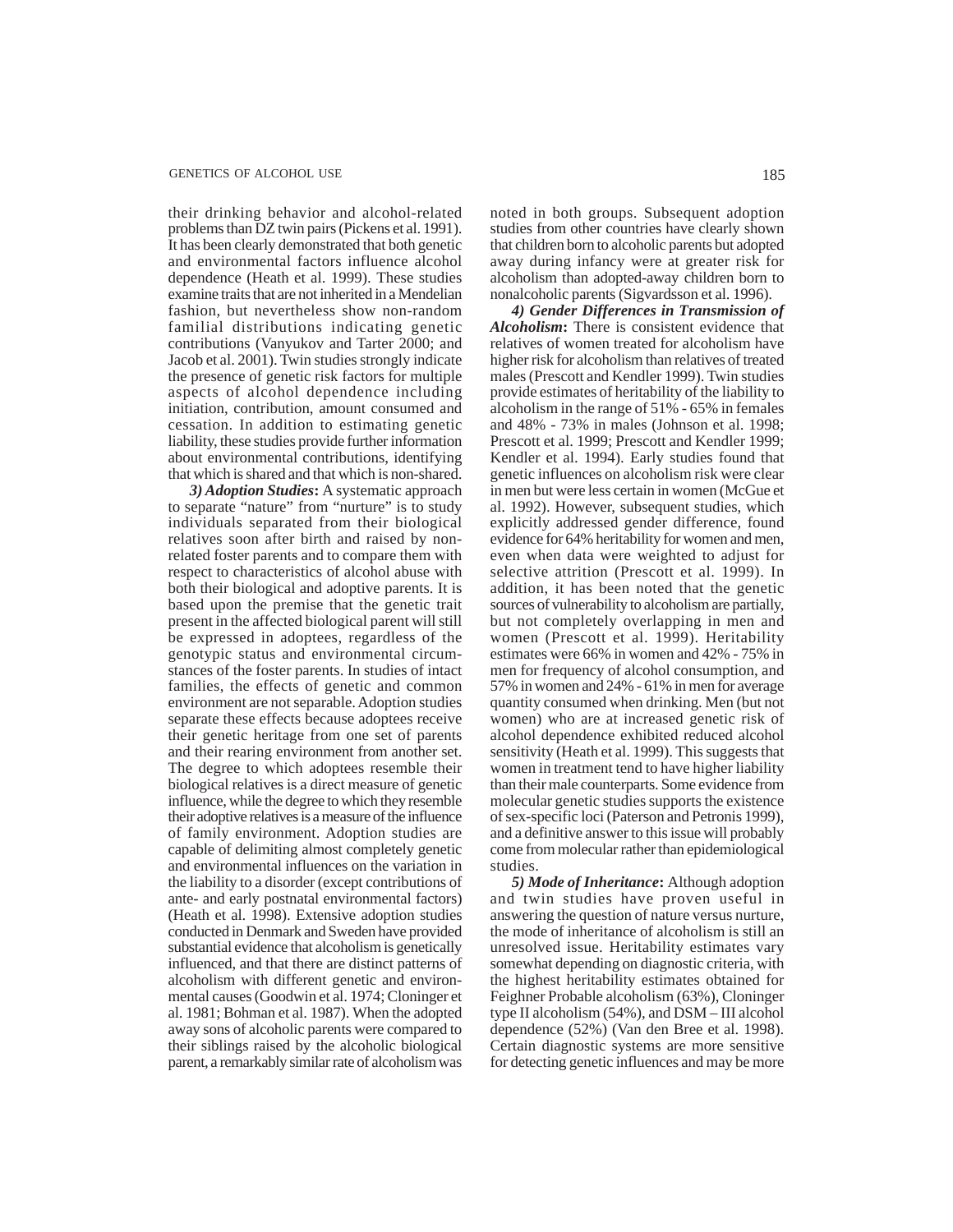appropriate for studies attempting to find genes for alcoholism (Van den Bree et al. 1998). While environmental effects explain most of the variation in initiation of drinking, genetic factors are more important in explaining frequency of intoxication (Viken et al. 1999). This study also observed similar genetic risk for males and females in the initiation of drinking, but suggested that either different genetic factors or different shared environmental factors were influencing the two sexes (Viken et al. 1999). It was also noted that specific genes are influencing the heritability for alcohol withdrawal syndrome (Schuckit 2000). None of the evidence hitherto put forward suggests that susceptibility to alcoholism is inherited via a simple Mendelian dominant/ recessive or sex-linked transmission. Even if the inheritance of certain biological factors involved in alcoholism is assumed to be Mendelian, the effect of these factors on the development of complex disorders may still not fit a simple genetic model. A substantial degree of etiological heterogeneity in the alcoholism phenotype results in the ultimate manifestation of the disorder dependent on poorly understood geneenvironment interactions.

*6) Characterization of High Risk and Low Risk Individuals***:** It is not clear if genetic risk is a major factor in initiation of drinking or drinking during adolescence (Stallings et al. 1999). In the past years, a number of investigators have tried, in prospective studies, to identify possible trait markers by studying young men and women at high risk for the future development of alcoholism based on their family history of this disorder. Having an alcoholic biological father is the best single predictor of future alcoholism in male offspring. One method of determining whether there are neuro-psychological deficits prior to the onset of alcoholism is to study children who are at risk for becoming alcoholic. In a typical prospective study young men and women at high risk for the future development of alcoholism are divided into Family History Positive (FHP) group, (who report an alcoholic parent or siblings) and Family History Negative (FHN) group (men and women who report no close alcoholic relative). The subjects are matched for demography and alcohol drinking history.

#### **Gene Identification**

Family, twin and adoption studies have

indicated that alcoholism has a strong genetic component (Reich et al. 1999). In searching for genes that contribute to alcoholism risk, several approaches like a) polymorphic markers, b) linkage mapping and c) the candidate gene approach, may be utilized in order to identify the genetic loci underlying alcoholism susceptibility.

*a) Polymorphic Markers***:** As part of the Human Genome Project, a large number of markers called micro-satellites have been mapped on the human genome. These markers are short stretches of two to four nucleotides and are repeated several times. These markers are highly polymorphic and transmitted across successive generations of a family. To find chromosomal regions and genes influencing alcoholism, researchers look for certain micro-satellite markers that may co-inherit with the disease across multiple generations.

*b) Identifying Chromosomal Locations of Interest (Linkage Studies):* Linkage mapping, also called positional cloning, is the process of systematically scanning the entire DNA contents (i.e., the genomes) of various members of families affected by the disorder using regularly spaced, highly variable (i.e., polymorphic) DNA segments whose exact position is known (i.e., genetic markers). Using those families, investigators can identify genetic regions associated or "in linkage" with the disease by observing that affected family members share certain marker variants (i.e., alleles) located in those regions more frequently than would be expected by chance. These regions can then be isolated, or cloned, for further analysis and characterization of the responsible genes. Linkage mapping techniques have already resulted in the identification of several potential DNA regions that may contain susceptibility genes for alcoholism (Reich et al. 1999). The primary advantage of linkage mapping is that investigators need no prior knowledge of the physiology or biology underlying the disorder being studied, which is important for complex disorders like alcoholism.

A very close location of the alcohol dehydrogenase (ADH) genes was identified on chromosome 4q (Long et al. 1998; Reich et al. 1998; Saccone et al. 2000)**;** the ADH genes have been associated with protective effects in Asians (Reich et al. 1998). Evidence for linkage to chromosome 4q in both a South-Western American Indian tribe and in Americans of European descent strongly supports a role for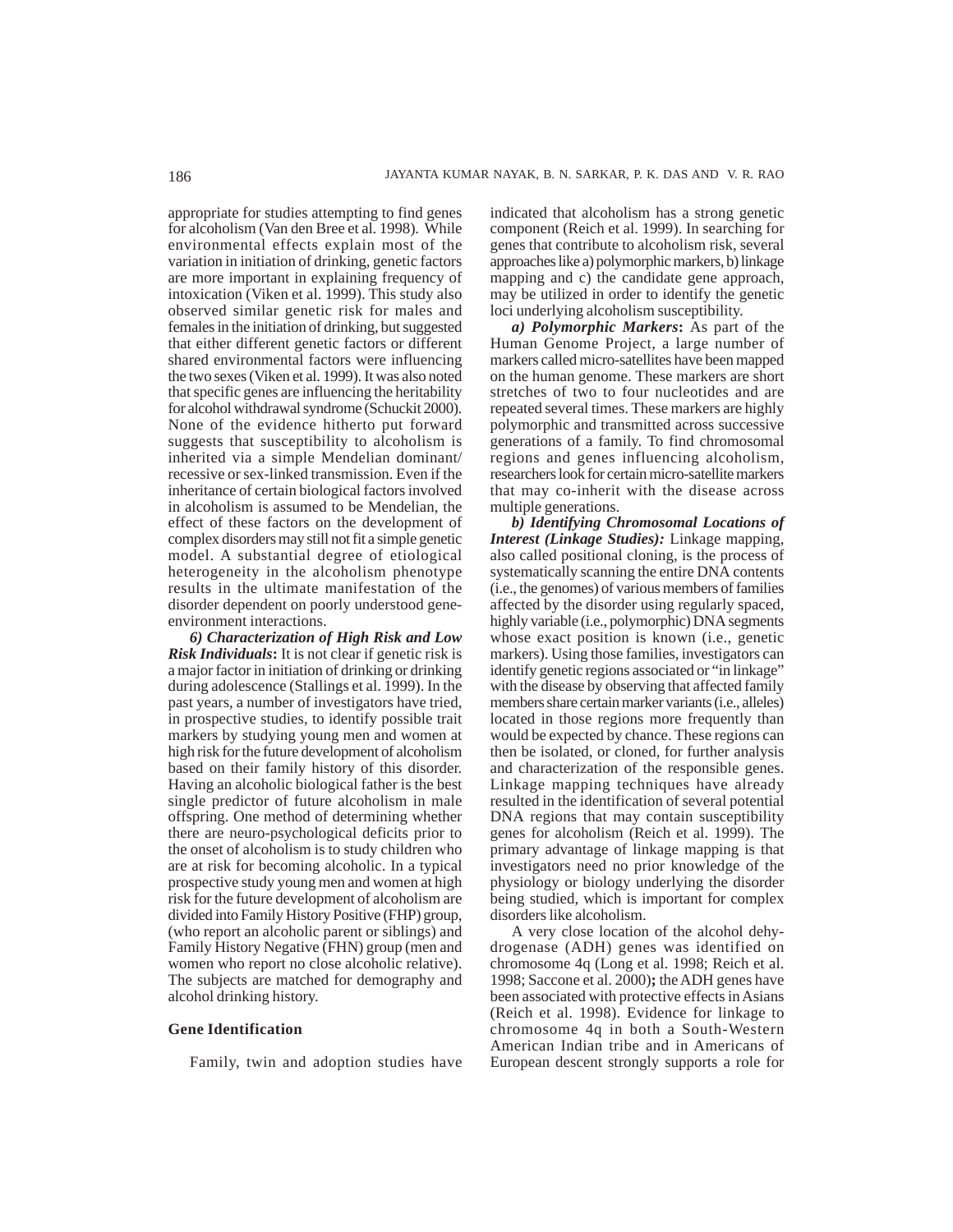genes in this location in influencing risk for alcohol dependence. Linkage to chromosome 4p has also been seen near the b1 GABA receptor gene (Long et al. 1998). In a Finnish sib-pairs study (Lappalainen et al. 1998), antisocial alcoholism showed weak evidence of linkage with a location on chromosome 6 and significant evidence of linkage to the Serotonin receptor 1B G861C. In a South-Western American Indian tribe, significant sib-pair linkage to chromosome 6 was also seen (Lappalainen et al. 1998). Multipoint methods provided the strongest suggestions of linkage with susceptibility loci for alcohol dependence on chromosomes 1 and 7, and more modest evidence for a locus on chromosome 2 (Reich et al. 1998). The best evidence for linkage has been seen on chromosome 11p (D11S1984), in close proximity to the DRD4 dopamine receptor and tyrosine hydroxylase (TH) genes (Long et al. 1998). Results from numerous studies analyzing sib-pair linkage for alcoholism are published in an issue of Genetic Epidemiology,1999; 17 Supplement 1; many identified sites on chromosome 10q, which may be related to genetic variation in the CYP2E1 gene (10q24.3) that can inactivate ethanol.

To understand genetic contributions to alcohol drinking behaviors many aspects of the behavior need to be assessed as independent endo-phenotypes since different gene variants may affect these various behavioral aspects of alcohol dependence differentially. Large studies of multiple gene variants and clearly defined phenotypes will lead to better understanding of the specific genes and the mechanisms involved. Whereas the linkage mapping approach is an unbiased search of the entire genome without any preconceptions about the role of a certain gene, the candidate gene approach allows researchers to investigate the validity of an "educated guess" about the genetic basis of a disorder. This approach involves assessing the association between a particular allele (or set of alleles) of a gene that may be involved in the disease (i.e., a candidate gene) and the disease itself. The major difficulty with this approach is that in order to choose a potential candidate gene, researchers must have an understanding of the mechanisms underlying the disease (i.e., disease pathophysiology). In contrast with linkage mapping studies, however, studies of candidate genes do not require large families with both affected and unaffected members, but can be

performed with unrelated cases and control subjects or with small families (e.g., a proband and parents). Further more, candidate gene studies are better suited for detecting genes underlying common and more complex diseases where the risk associated with any given candidate gene is relatively small (Collins et al. 1997; Risch and Merikangas 1996).

*c) Candidate Genes Involved in Alcohol Dependence:* Candidate gene studies are better suited for detecting genes underlying common and more complex diseases where the risk associated with any given candidate gene is relatively small. Association studies with candidate genes remain conceptually the simplest of genetic studies where specific biological hypotheses can be tested in a design similar to a classical case-control study (Kwon and Goate 2000; Stoltenberg and Burmeister 2000). Candidate gene studies often test one gene, and often one allele, at a time. More recently, multiallelic / multigenic interactions have been examined by testing for the effect of two markers and their statistical interaction (Longmate 2001). This new approach makes particular sense when the genes / proteins studied are known to belong to interacting systems and when the phenotype, such as dependence, is thought to be oligogenic (e.g., dopamine receptors and dopamine biosynthetic and degradative enzymes). As novel techniques develop (e.g., single nucleotide polymorphisms (SNPs) scored on DNA chips), extremely large datasets will be required for sufficient statistical power, but the findings will be much more informative than testing single alleles and single genes (Stoltenberg and Burmeister 2000). Currently the best candidate allelic variants (as everyone has the same genes) fulfill at least two criteria: a) the variant has been shown to alter function or regulation, and b) the variant has a good likelihood of being biologically relevant (Stoltenberg and Burmeister 2000) (Table 2).

*GABA:* The principal inhibitory neurotransmitter in the brain is γ-aminobutyric acid  $(GABA_A)$ . Binding of GABA to ionotropic GABA<sub>A</sub> receptors causes the opening of an integral chlorideion channel, thus changing the membrane potential of neurons and thereby exerting a crucial role in regulating brain excitability.  $GABA_A$ receptors are sensitive to ethanol and are believed to mediate many of its effects, including anxiolysis, sedation, motor in-coordination, tolerance, and dependence (Grobin et al. 1998).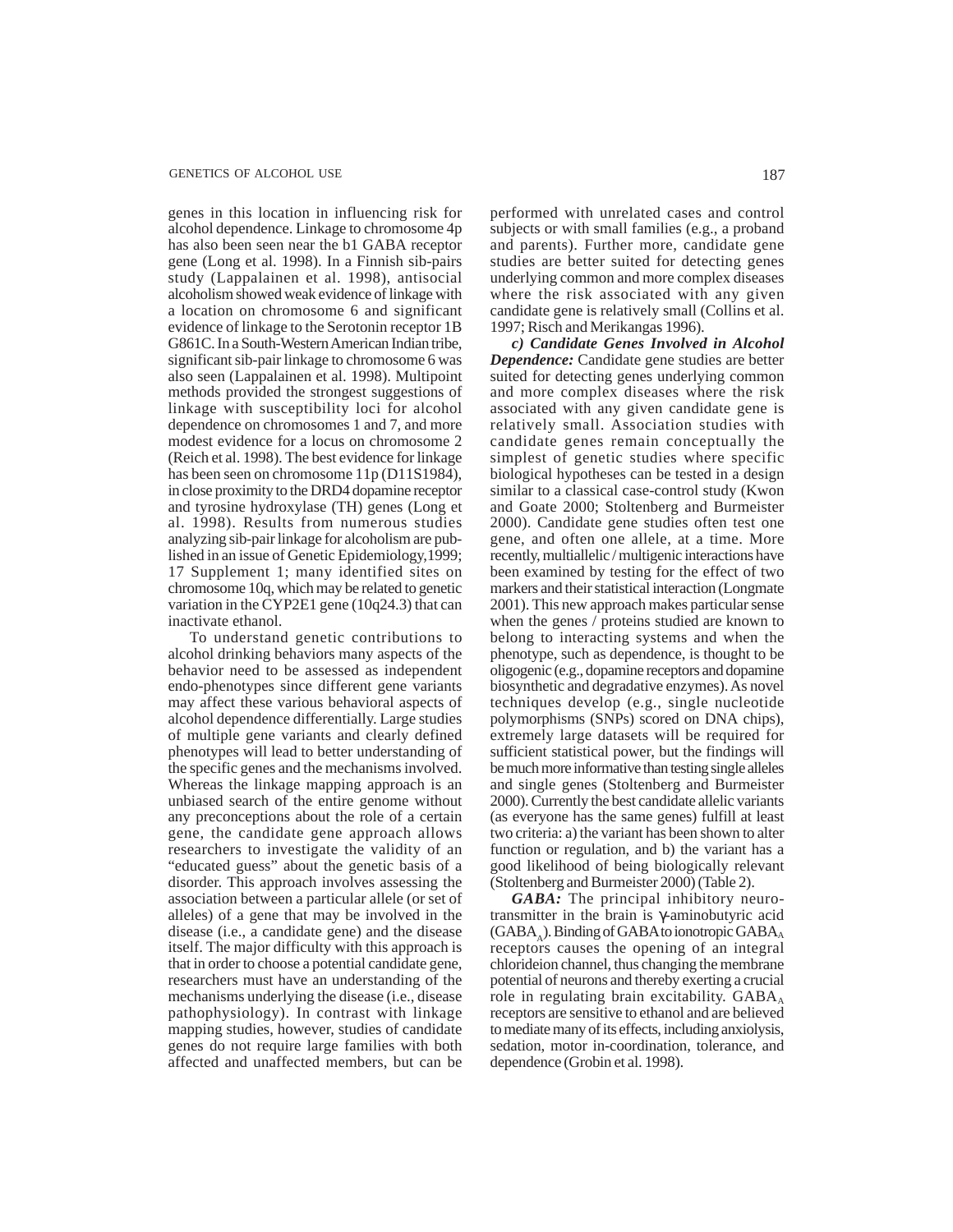| Gene                                                             | Variant(s)                      | Phenotype                                                           | Reference                                                             |
|------------------------------------------------------------------|---------------------------------|---------------------------------------------------------------------|-----------------------------------------------------------------------|
| ADH <sub>2</sub> (ADH <sub>1B</sub> )                            | Arg47His                        | Protects from alcoholism                                            | Chen et al. 1999;<br>Osier et al. 2002;                               |
| ADH3 (ADH1C)                                                     | Ile349Val                       | Protects from alcoholism                                            |                                                                       |
| ALDH <sub>2</sub>                                                | $ALDH2*2$                       | Protects from alcoholism<br>Decreases amount of<br>alcohol consumed | Okamoto et al. 2001;<br>Nakamura et al. 1996;<br>Maczawa et al. 1995: |
| CYP2E1                                                           | 5' variant *1D repeat           | Increased risk for                                                  | Chen et al. 1999;                                                     |
|                                                                  | polymorphism<br>$Dra$ 1-C<br>c2 | alcoholism<br>Alcoholism<br>Alcoholic liver disease                 | Lee et al. 2001. Sun et al.<br>1999; Howard et al. 2002.              |
| $GABA$ <sub>A</sub> receptorál                                   | repeat polymorphism             | Alcoholism                                                          | Parsian and Cloninger 1997                                            |
| GABA receptorá3                                                  | repeat polymorphism             | Alcoholism                                                          | Sander et al. 1999                                                    |
| GABA receptorá6<br>$GABA$ <sub>A</sub> receptor $\beta1$         | P385S                           | Alcoholism<br>Alcoholism and Type II                                | Parsian and Zhang 1999                                                |
| $GABA_A^\top \text{receptor} \beta2$                             | BanI RFLP                       | Alcohol dependence                                                  | Sander et al. 1999                                                    |
| $GABA_{\alpha}$ receptor $\beta$ 3<br>$GABA$ receptor $\gamma$ 2 | G1 allele<br>Ncil RFLP          | Severe Alcoholism<br>Alcohol dependence<br>with antisocial          | Noble et al. 1998                                                     |
|                                                                  |                                 | personality                                                         | Loh et al. $2000$                                                     |
| $GABA$ receptor R1                                               | S489 exon 7, exon 11            | Alcoholism and<br>personality disorders                             | Sander et al. 1999                                                    |
| Dopamine receptor<br>(DR) D1                                     | A48G                            | Alcohol Use                                                         | Sander et al. 1995;<br>Hietala et al. 1997                            |
| DRD <sub>2</sub>                                                 | A1                              | Alcoholism                                                          | Hietala et al. 1997                                                   |
| DRD3                                                             | S9G                             | Alcoholic delirium                                                  | Sander et al. 1995                                                    |
| DR <sub>D</sub> 4                                                | VNTR in exon3                   | Alcoholism                                                          | Hutchison et al. 2002                                                 |
| Dopamine transporter                                             | $SLC6A3-93'$ -                  | Alcoholism                                                          | Pastorelli et al. 2001                                                |
|                                                                  | <b>UTR G2319A</b>               | Alcoholism                                                          | Ueno et al. 1999                                                      |

**Table 2: Different genes implicated in alcoholism.**

GABA, receptors are pentameric assemblies of subunits; 17 mammalian subunits are know, which are classified into  $\alpha$  (1-6),  $\beta$  (1-3),  $\gamma$  (1-3),  $\delta$ , ε, and ρ (1-3) types. In addition, the  $\beta$ ,  $\beta$ <sub>3</sub> and γ<sub>2</sub> varieties occur in alternatively spiced forms. Most GABA receptors contain  $\alpha$ ,  $\beta$  and  $\gamma$ subunits (Mehta and Ticku 1992). Most of the genes encoding human  $GABA$  receptor subunits are organized in clusters. GABRA2, GABRA4,GABRB1and GABRG1on chromosome 4p<sup>12</sup> (Russek 1999). GABRA5 GABRB3 and GABRG3 encoding the  $\alpha$ 5,  $\beta$ 3 and  $\gamma$ 3 subunits, are on chromosome 15q11.2-q12 (Sinnett et al. 1993). The findings of Wallner et al. (2003) demonstrate that high alcohol sensitivity of GABAA receptors requires the co-expression of either  $δ$  or the  $β$ 3 subunit with  $β$ 2, markedly decreases the alcohol sensitivities of  $GABA$ <sub>s</sub> receptors. The  $\delta$  subunit may play an important role in determining the enhancing actions of modulatory agents other than alcohol.

There have been several studies of the potential association of genes encoding GABA. receptor subunits with alcoholism. Parsian and Cloninger (1997) examined microsatellite polymorphisms in GABRA1 and GABRA3 in a sample of alcoholics and controls of Western European descent, and found no significant association with alcoholism or with type I and type II subunits of alcoholics. Parsian and Zhang (1999) found association between a microsatellite polymorphism in the GABRB1 gene and alcoholism in the same population. There have been several papers examining the gene cluster on chromosome 5. Sander et al. (1999) examined single nucleotide polymorphisms in GABRA6, GABRB2 and GABRG2 in 349 German alcoholics and 182 ethnically matched controls, and found no significant association with alcohol dependence or withdrawal or familial alcoholism. Loh et al. (2000) carried out association studies of five polymorphisms in GABA subunit genes on chromosome 5 in Japanese, and found no association of any with alcoholism or alcoholism without concurrent antisocial personality disorder, but a marginal association of one polymorphism in GABRG2 for alcoholism with antisocial personality disorder. In a Scottish population, Loh et al. (1999) reported association between alcoholism and polymorphisms in GABRA6 and GABRB2.

*Dopamine System:* Polymorphisms of genes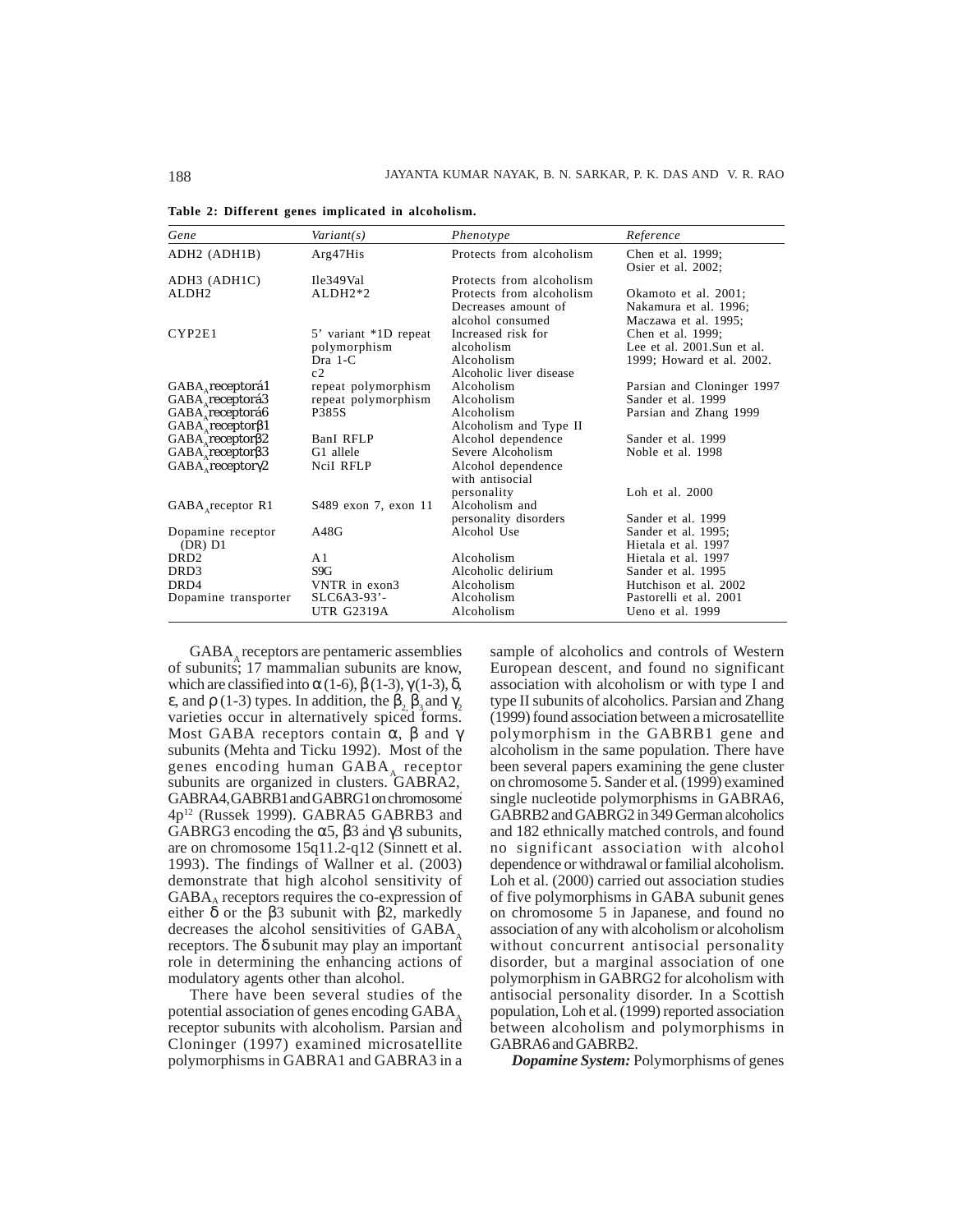in the dopamine system are plausible functional candidate genes for alcohol dependence. An association was made between a 5' polymorphism (A48G) and alcohol use, but not all studies conform a role for Dopamine receptor D1 (DRD1) in alcohol use (Sander et al. 1995; Hietala et al. 1997). The results for both the DRD1 and DRD2 genes, which have opposing effects on cyclic AMP, were consistent with negative and positive heterosis, respectively. These results suggest a role for genetic variants of the DRD1 gene in some addictive behaviors, and suggest an interaction of genetic variants at the DRD1 and DRD2 genes.

The DRD2 minor A1 allele was, a decade ago, first reported to have association with severe alcoholism (Hietala et al. 1997; Dobashi et al. 1997). Although many studies have not found an association with dependence, some association with severity of drinking may exist (Pastorelli et al. 2001; Sander et al. 1995; Noble et al. 2000). However, no association was found between the A1 polymorphism and age at onset of alcohol dependence (Anghelescu et al. 2001). In family association studies no evidence for a role of DRD2 was found (Edenberg et al. 1998; Goldman et al. 1997). In summary, DRD2 may not alter risk for alcohol dependence, but alcoholdependent patients with the DRD2 A1 allele may have greater severity of their disorder across a range of the drinking problem indices (Connor et al. 2002). There are few examples where the DRD2 genetic variation has been examined in conjunction with other genes. For example variants of both the DRD2 and  $GABA_\lambda$  receptor subunit genes were associated with risk for alcoholism; however, when combined, the risk for alcoholism was more robust than when these variants were considered separately (Noble et al. 1998). Likewise there was a stronger association of a DRD2 and ADH2 variants together on risk for alcoholism than either gene variant alone (Amad et al. 2000).

Reddy et al. (2007) studied SNPs at the two sites of NPY and DRD2-Taq1 loci among 28 hierarchical caste and tribal groups of India and try to correlate with their traditionally known average drinking behaviors. Assuming that NPY-C confers protection against alcoholism and DRD2-TaqA1 allele is susceptible to alcoholism, they concluded that although the trend of allele frequency in the hierarchical groups suggests an association with their drinking behaviors, case control studies are required to infer the nature of this association. As these two alleles at NPY and DRD2-Taq1 show opposing trends of average allele frequency with hierarchical positions of the studied populations the authors have tested further for possible co-adaptation of these alleles but could not find convincing evidence.

Studies of DRD3 and alcoholism demonstrated no significant association (Parsian et al. 1997; Henderson et al. 2000), regardless of sensation seeking score, addictive or psychiatric co morbidity, alcoholism typology, and clinical specifics of alcoholism. Even when tested in alcoholics in the presence of active or inactive ALDH2, no association with DRD3 was observed (Higuchi et al. 1996). One study found a significantly increased allele frequency of DRD3 S9 in alcohol-dependent individuals with delirium suggesting it may confer genetic susceptibility to some aspects of the effects of alcohol (Sander et al. 1995).

Van Tol et al. (1992) described the existence of at least 3 polymorphic variations in the coding sequence of the human D4 receptor. A 48-bp sequence in the putative third cytoplasmic loop of the receptor was found to exist either as a direct repeat sequence (D4.2), as a 4-fold repeat (D4.4), or as a 7-fold repeat (D4.7). Two other variant alleles were detected. Expression of the cDNA for the 3 cloned receptor variants showed different properties for the long form (D4.7) as contrasted with the shorter forms with respect to clozapine and spiperone binding. These variations among humans may underlie individual differences in susceptibility to neuropsychiatric disease and in responsiveness to antipsychotic medication.

Human personality traits that can be reliably measured by rating scales show a considerable heritable component. One such instrument is the tridimensional personality questionnaire (TPQ), which was designed by Cloninger et al. (1993) to measure 4 distinct domains of temperament novelty seeking, harm avoidance, reward dependence, and persistence—that are hypothesized to be based on distinct neurochemical and genetic substrates. Cloninger et al. (1993) proposed that individual variations in the novelty seeking trait are mediated by genetic variability in dopamine transmission. Individuals who score higher than average on the TPQ novelty seeking scale are characterized as impulsive, exploratory, fickle, excitable, quick-tempered, and extravagant,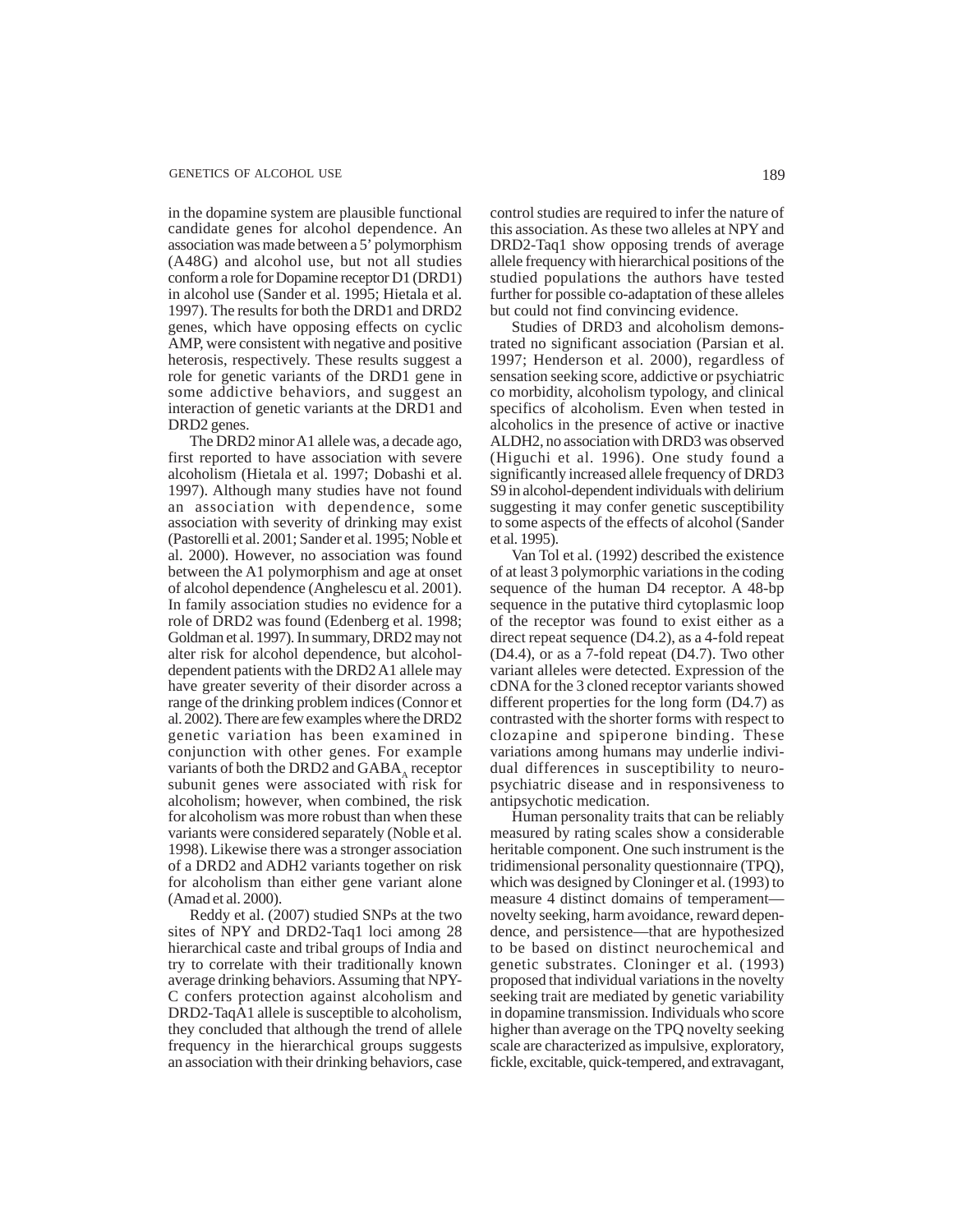whereas those who score lower than average tend to be reflective, rigid, loyal, stoic, slowtempered, and frugal.

Hutchison et al. (2002) found an association between alcoholism and DRD4 receptor variation. In a study of 20 abstinent alcohol-dependent men, a significant correlation was found between apomorphine-induced growth hormone release and the 'novelty seeking' score of the individual (Wiesbeck et al. 1995). This supported Cloninger's hypothesis by giving neuroen-docrine evidence that this personality dimension is related to dopaminergic activity, albeit in the tuberoinfundibular dopaminergic system which is not directly associated with human personality traits. In two groups of Finnish subjects (193 psychiatrically screened normal controls and 138 alcoholic offenders), Malhotra et al. (1996) determined DRD4 genotypes and assessed novelty seeking with the TPQ. In the control individuals, they found no significant association between novelty seeking and the 7-repeat allele despite similar allele frequencies and the use of the same personality measure as employed by Ebstein et al. (1996). The group of alcoholic offenders had significantly higher novelty seeking than control individuals; however, Malhotra et al. (1996) could not replicate the previous association in this group. They suggested that DRD4 may require reevaluation as a candidate gene for personality variation.

The ALDH2\*2 allele of the aldehyde dehydrogenase-2 gene is considered to be a genetic deterrent for alcoholism; however, Muramatsu et al. (1996) found that 80 of 655 Japanese alcoholics had the mutant allele. They postulated that these alcoholics had some other factor which overcame the adverse effects of acetaldehydemia and that this factor might reside in the 'reward system' of the brain in which dopamine plays a crucial role. Therefore, Muramatsu et al. (1996) studied variation at the DRD4 locus and found in the alcoholics a higher frequency of a 5-repeat (5R) allele of the DRD4 receptor 48-bp repeat polymorphism in alcoholics with ALDH2\*2 than in 100 other alcoholics and 144 controls. They found that alcoholics with the 5R allele also abused other drugs more often. Chang et al. (1996) presented data that urged caution in the interpretation of DRD4 association studies in mixed populations. They focused particularly on the expressed polymorphism in exon 3 which may have functional relevance. This

polymorphism (an imperfect 48-bp tandem repeat coding for 16 amino acids; alleles had been reported with 2 to 10 repeats) was found to be universal, suggesting that it is ancient and arose before the global dispersion of modern humans. They described diversity of allele frequencies for this expressed polymorphism among different populations and emphasized the importance of population considerations in the design and interpretation of association studies using the polymorphism.

DRD4 is one of the most variable human genes known. Most of this diversity is the result of length and single-nucleotide polymorphism (SNP) variation in a 48-bp VNTR in exon 3, which encodes the third intracellular loop of this dopamine receptor. Variant alleles containing 2 (2R) to 11 (11R) repeats are found, with the resulting proteins having 32 to 176 amino acids at this position. The frequency of these alleles varies widely. The 7R allele, for example, has an exceedingly low incidence in Asian populations yet a high frequency in the Americas (Chang et al. 1996). Although initial studies suggested that the 7R allele of the DRD4 gene might be associated with the personality trait of novelty seeking (Ebstein et al. 1996; Benjamin et al. 1996), the most reproduced association is that between the 7R allele and attention deficit-hyperactivity disorder. Ding et al. (2002) stated that 8 separate replications of the initial observation of an increased frequency of the DRD4 7R alleles in ADHD probands had been reported.

Dopamine transporter (DAT) 7 repeats tended to be higher, and that of 9 repeats lower, in alcoholic Japanese patients (Dobashi et al. 1997); however, no association was found between DAT and alcoholism (Pastorelli et al. 2001; Parsian and Zhang 1997) even in familybased studies (Schmidt et al. 1998). An increased prevalence of the 9-repeat allele in alcoholics displaying withdrawal seizures or delirium has been observed (Schmidt et al. 1998). A polymorphism in the 3'-UTR (G2319A) of the DAT gene was associated with alcoholism (Ueno et al. 1999).

*CYP2E1*: Cytochrome P450 2E1 (CYP2E1) is an enzyme that is also able to metabolize ethanol to acetaldehyde and acetaldehyde to acetate (Howard et al. 2002). In humans, the levels of hepatic CYP2E1 were found to vary 50-fold *in vitro* while *in vivo* CYP2E1 activity was found to vary by 15-fold. The CYP2E1 gene is genetically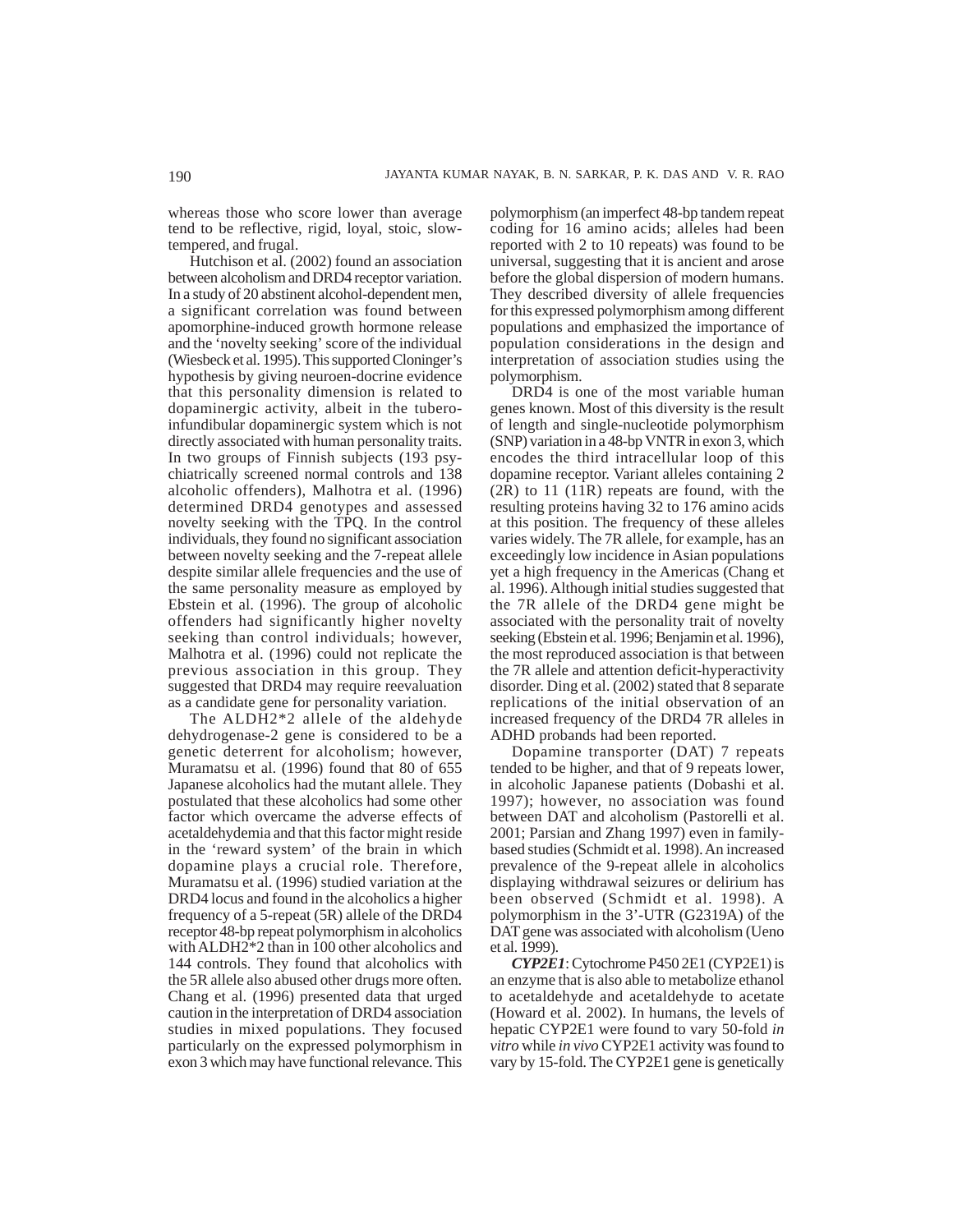## GENETICS OF ALCOHOL USE 191

polymorphic and CYP2E1 variant alleles have been associated with altered ethanol metabolism (Sun et al. 1999).

*Aldehyde Dehydrogenase:* So far 17 ALDH genes have been identified in nine ALDH genotype groups (Brennan et al. 2004). The isozyme mainly responsible for acetaldehyde oxidation is the mitochondrial class II ALDH (ALDH2) that has a micro molar Km value and high affinity for acetaldehyde (Lands, 1998) located on chromosome 12q24.2. The ALDH2 enzyme is polymorphic in humans, having two allelic forms, ALDH2\*1 and ALDH2\*2 caused by a point mutation at amino acid position 487, where substitution of Lysine for Glutamic acid that results from a transition of G to A at nucleotide 1510 (Hsu et al. 1985; Yoshida et al. 1991). The ALDH2 deficiency leads to an aversive response to alcohol due to elevated levels of acetaldehyde resulting in increased hangover symptoms (Wall et al. 2000) and the alcohol flush response (Li, 2000; Tanaka et al. 1997). ALDH2\*1 is a very active form found at high frequency among most ethnic groups, while the ALDH2\*2 is inactive (or has very low activity) and is found at high frequency among Asians (e.g. Chinese, Japanese, Koreans). The ALDH2\*2 has been demonstrated to be associated with substantial protection from alcoholism in Japanese (Okamoto et al. 2001; Nakamura et al. 1996; Maczawa et al. 1995), Han Chinese (Chen et al. 1999) and Koreans (Lee et al. 2001). Genetic variation in ALDH2, tested in multiple ethnic groups, alters the amount of ethanol consumed (Tanaka et al. 1997; Okamoto et al. 2001; Sun et al. 1999) and risk for binge drinking (Luczak et al. 2001). An association with alcoholic liver disease was observed in some but not all studies, and may be due to the effect on levels of consumption. ALDH2\*2 homozygous individuals are unable to oxidize acetaldehyde and who are heterozygous do so inefficiently (Yoshida et al. 1984; Novoradovsky et al. 1995). About 50% of oriental people are different in the ALDH2 isozyme that can most efficiently detoxify acetaldehyde (Harada et al. 1981; 1985). ALDH2 genotype and gene frequency among various populations of Mongoloid and Caucasoid and other Indian origins including different linguistic groups are presented in Table 3.

*Alcohol Dehydrogenase:* Alcohol dehydro-

| Subjects            | $\boldsymbol{n}$ | Genotype frequency           |                              |                              | Gene frequency |                           | Reference                         |
|---------------------|------------------|------------------------------|------------------------------|------------------------------|----------------|---------------------------|-----------------------------------|
|                     |                  | ALDH <sub>2</sub><br>$*1/*1$ | ALDH <sub>2</sub><br>$*1/*2$ | ALDH <sub>2</sub><br>$*2/*2$ | ALDH2<br>$*1$  | ALDH <sub>2</sub><br>$*2$ |                                   |
| Mongoloids          |                  |                              |                              |                              |                |                           |                                   |
| Thais(Northeast)    | 124              | 113                          | 11                           | $\mathbf{0}$                 | 0.956          | 0.044                     | Mongconthawornchai<br>et al. 2002 |
| Thais(North)        | 111              | 100                          | 11                           | $\mathbf{0}$                 | 0.95           | 0.05                      | Goedde et al. 1992                |
| Fillipinos          | 86               | 85                           | 1                            | $\boldsymbol{0}$             | 0.994          | 0.006                     | Goedde et al. 1992                |
| Malays              | 73               | 68                           | 5                            | 0                            | 0.966          | 0.034                     | Goedde et al. 1992                |
| Koreans             | 218              | 156                          | 58                           | 4                            | 0.849          | 0.151                     | Goedde et al. 1992                |
| Chinese             | 132              | 92                           | 38                           | $\mathbf{2}$                 | 0.841          | 0.159                     | Goedde et al. 1992                |
| Chinese             | 50               | 26                           | 18                           | 6                            | 0.7            | 0.3                       | Thomasson et al. 1991             |
| Taiwanese aborigine | 58               | 56                           | $\overline{c}$               | $\theta$                     | 0.98           | 0.02                      | Chen et al. 1998                  |
| Japanese            | 53               | 29                           | 23                           | 1                            | 0.764          | 0.236                     | Goedde et al. 1992                |
| Japanese            | 58               | 32                           | 21                           | 5                            | 0.73           | 0.27                      | Yamamoto et al. 1993              |
| Japanese            | 424              | 235                          | 160                          | 29                           | 0.743          | 0.257                     | Takeshita et al. 1994             |
| Japanese            | 129              | 70                           | 48                           | 11                           | 0.729          | 0.271                     | Yuasa et al. 1997                 |
| Caucasoids          |                  |                              |                              |                              |                |                           |                                   |
| Germans             | 193              | 193                          | 0                            | 0                            | 1              | $\theta$                  | Goedde et al. 1992                |
| Swedes              | 99               | 99                           | 0                            | $\mathbf{0}$                 |                | $\Omega$                  | Goedde et al. 1992                |
| Hungarians          | 117              | 114                          | 3                            | 0                            | 0.987          | 0.013                     | Goedde et al. 1992                |
| Indians             | 179              | 173                          | 5                            | 1                            | 0.98           | 0.02                      | Goedde et al. 1992                |
| Onge                | 40               | 40                           | 0                            | $\mathbf{0}$                 | 1              | $\mathbf{0}$              | Bhasker et al. 2007               |
| Pattapu             | 95               | 95                           | 0                            | $\mathbf{0}$                 | 1              | 0                         | Bhasker et al. 2007               |
| Gond                | 47               | 47                           | 0                            | $\theta$                     | 1              | 0                         | Bhasker et al. 2007               |
| Korku               | 133              | 133                          | 0                            | $\overline{0}$               |                | $\theta$                  | Bhasker et al. 2007               |
| <b>Bhil</b>         | 34               | 34                           | $\Omega$                     | $\mathbf{0}$                 |                | $\theta$                  | Bhasker et al. 2007               |
| Sahariya            | 48               | 48                           | 0                            | $\overline{0}$               | 1              | $\mathbf{0}$              | Bhasker et al. 2007               |

**Table 3: Distribution of ALDH2 genotype and gene frequency among various populations of Mongoloids and Caucasoids origin.**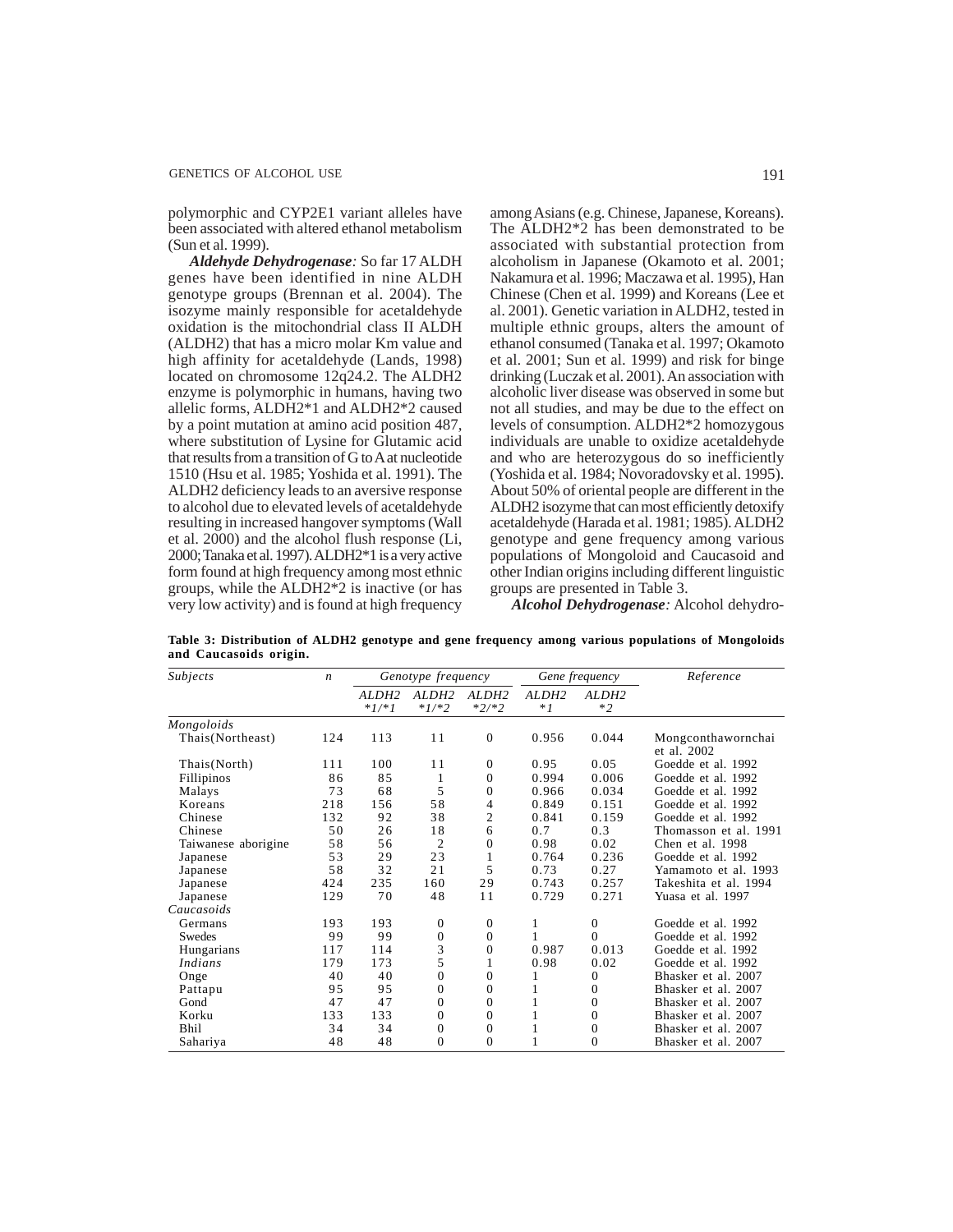genase (ADH) metabolizes alcohol to acetaldehyde. It exists as a polygene family on chromosome 4q, which has been linked to alcoholism. Variants of different class I ADH genes have been shown to be associated with an effect that is protective against alcoholism (Osier et al. 2002). There are seven ADH genes with two polymorphic genes, ADH2 and ADH3 (Li, 2000). All seven genes exist in a cluster extending ≅380kb on the long arm of chromosome 4 (i.e., 4q21-23) (Osier et al. 2002). The class I ADH genes [ADH1A(α), ADH1B(β), ADH1C(γ)] exist in a tighter cluster of ≅77kb, flanked upstream by ADH7( $\mu$  or  $\sigma$ ) in class IV and downstream by ADH6 in class V, ADH4 $(\pi)$  in

class II and  $ADH5(x)$  in class III, in the order of magnitude (Rao et al. 2007). Although the greatest similarity seen among the class I genes, all seven ADH enzymes are very similar in amino-acid sequence and structure but differ in preferred substrates (Edenberg 2000). Two of the three class I genes are known to have alleles that produce enzymes that catalyze the oxidation of ethanol at different rates (Edenberg and Bosron 1997). At the protein level, the allelic series for ADH1B (previously called "ADH2") encodes the β subunit of the dimeric enzyme and is generated by variation at two different sites at the genomic level: the ADH1B\*1 allele is composed of 47Arg and 369Arg, the ADH1B\*2 allele is composed of

**Table 4: Gene frequency of ADH1B and ADH1C gene of some Indian populations.**

| Population    | Gene frequency of ADH1B*47<br>$(ADH2*2)$ |          | Gene frequency of ADH1C*349<br>$(ADH3*349)$ | Reference |                    |
|---------------|------------------------------------------|----------|---------------------------------------------|-----------|--------------------|
|               | A allele                                 | G allele | A allele                                    | G allele  |                    |
| Onge          | 0.000                                    | 1.000    | 1.000                                       | 0.000     | Rao et al. 2007    |
| Pattapu       | 0.045                                    | 0.955    | 0.750                                       | 0.250     | Rao et al. 2007    |
| Gond          | 0.000                                    | 1.000    | 0.5714                                      | 0.4286    | Rao et al. 2007    |
| Korku         | 0.000                                    | 1.000    | 0.5791                                      | 0.4209    | Rao et al. 2007    |
| <b>Bhil</b>   | 0.000                                    | 1.000    | 0.6250                                      | 0.3750    | Rao et al. 2007    |
| Sahariya      | 0.020                                    | 0.980    | 0.5918                                      | 0.4082    | Rao et al. 2007    |
| Brahmin       | 0.000                                    | 1.000    | 0.556                                       | 0.444     | Reddy et al. 2006  |
| Kshatriya     | 0.000                                    | 1.000    | 0.692                                       | 0.308     | Reddy et al. 2006  |
| Vysya         | 0.000                                    | 1.000    | 0.583                                       | 0.417     | Reddy et al. 2006  |
| Akuthota      | 0.000                                    | 1.000    | 0.697                                       | 0.321     | Reddy et al. 2006  |
| Kamma         | 0.000                                    | 1.000    | 0.767                                       | 0.233     | Reddy et al. 2006  |
| Kapu          | 0.000                                    | 1.000    | 0.667                                       | 0.333     | Reddy et al. 2006  |
| Pokanati      | 0.000                                    | 1.000    | 0.603                                       | 0.397     | Reddy et al. 2006  |
| Panta         | 0.000                                    | 1.000    | 0.541                                       | 0.459     | Reddy et al. 2006  |
| Vanne         | 0.000                                    | 1.000    | 0.683                                       | 0.317     | Reddy et al. 2006  |
| Balija        | 0.000                                    | 1.000    | 0.79                                        | 0.21      | Reddy et al. 2006  |
| Ekila         | 0.000                                    | 1.000    | 0.667                                       | 0.333     | Reddy et al. 2006  |
| Kurava        | 0.000                                    | 1.000    | 0.645                                       | 0.355     | Reddy et al. 2006  |
| Thogata       | 0.000                                    | 1.000    | 0.688                                       | 0.313     | Reddy et al. 2006  |
| Yadava        | 0.000                                    | 1.000    | 0.683                                       | 0.317     | Reddy et al. 2006  |
| Ediga         | 0.000                                    | 1.000    | 0.533                                       | 0.467     | Reddy et al. 2006  |
| Gandla        | 0.000                                    | 1.000    | 0.583                                       | 0.417     | Reddy et al. 2006  |
| Jangam        | 0.000                                    | 1.000    | 0.5                                         | 0.5       | Reddy et al. 2006  |
| Devangapattur | 0.000                                    | 1.000    | 0.559                                       | 0.441     | Reddy et al. 2006  |
| Chakli        | 0.000                                    | 1.000    | 0.673                                       | 0.327     | Reddy et al. 2006  |
| Mangali       | 0.000                                    | 1.000    | 0.577                                       | 0.423     | Reddy et al. 2006  |
| Vadde         | 0.000                                    | 1.000    | 0.619                                       | 0.381     | Reddy et al. 2006  |
| Madiga        | 0.000                                    | 1.000    | 0.672                                       | 0.328     | Reddy, et al. 2006 |
| Mala          | 0.000                                    | 1.000    | 0.663                                       | 0.337     | Reddy et al. 2006  |
| Erukala       | 0.000                                    | 1.000    | 0.56                                        | 0.44      | Reddy et al. 2006  |
| Sugali        | 0.000                                    | 1.000    | 0.703                                       | 0.297     | Reddy et al. 2006  |
| Yanadi        | 0.000                                    | 1.000    | 0.652                                       | 0.348     | Reddy et al. 2006  |
| Dudekula      | 0.000                                    | 1.000    | 0.7                                         | 0.3       | Reddy et al. 2006  |
| Sheik         | 0.000                                    | 1.000    | 0.81                                        | 0.19      | Reddy et al. 2006  |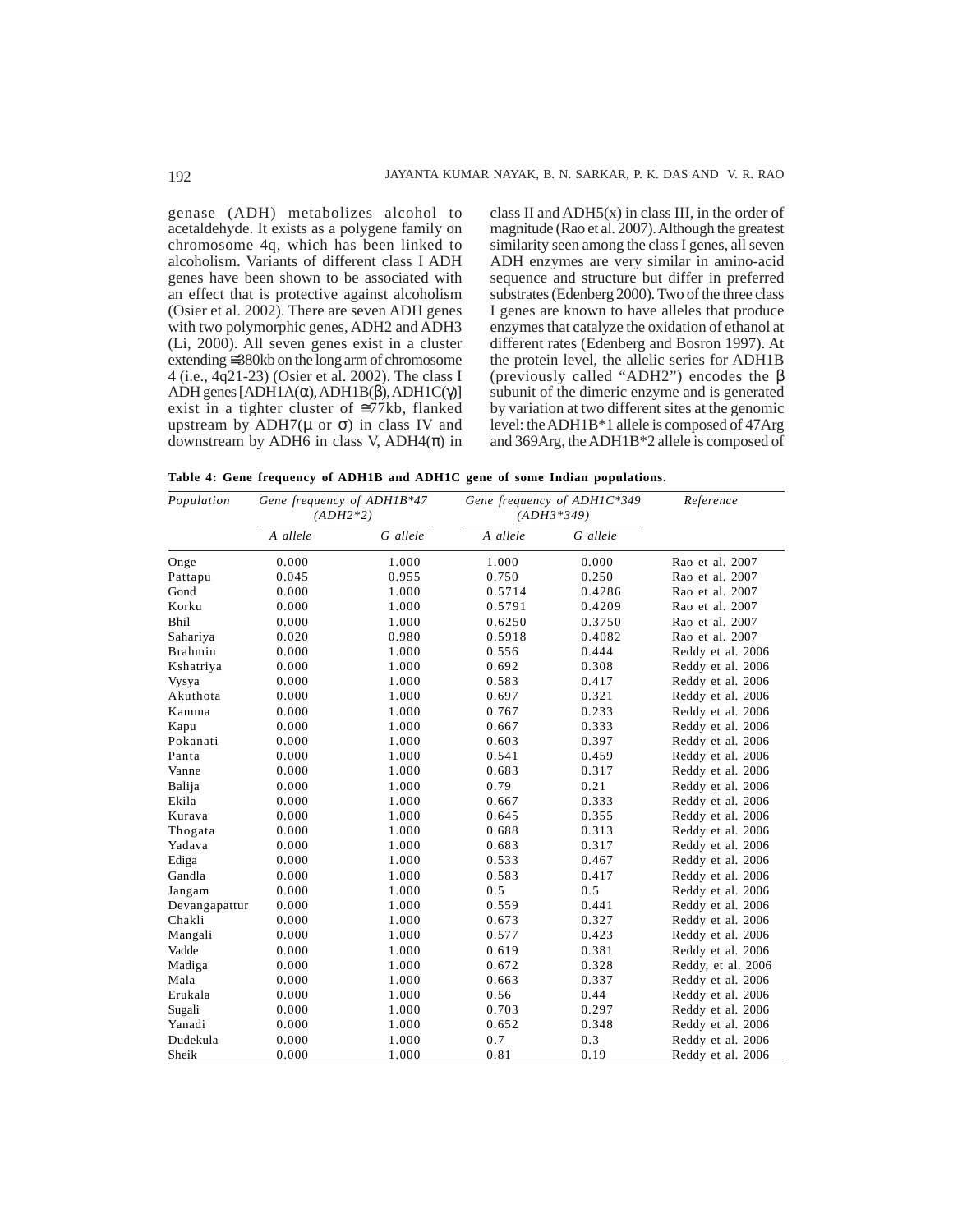47His and 369Arg, and the ADH1B\*3 allele is composed of 47Arg and 369Cys. Osier et al. 2002, had not seen the "double variant" (composed of 47His and 369Cys), but they assumed that it could exist. ADH1B\*1 have high affinity and low capacity in contrast to ADH1B\*2 and ADH1B\*3 which have low affinity for ethanol and high capacity. The functional variants in the corresponding metabolic enzymes make the class I ADH genes obvious candidates for risk of developing alcoholism. Alleles at two ADH genes that encode enzymes with higher Vmax valuesnamely, ADH1B\*47His (previously called "ADH2\*2"), at the Arg47His (exon 3) SNP, and ADH1C\*349Ile (previously called "ADH3\*1"), encodes the γ subunits and at the Ile349Val (exon 8) SNP – have consistently been found at significantly lower frequencies in alcoholic individuals than in non-alcoholic controls in Eastern-Asian samples (Thomasson et al. 1991; Chen et al. 1996; Shen et al. 1997; Tanaka et al. 1997; Osier et al. 1999; Li et al. 2001).

ADH1B\*2 / (ADH2\*2) allele frequency is lower in alcoholic populations indicating a protective role (Nakamura et al. 1996; Maczawa et al. 1995; Chen et al. 1999; Thomasson et al. 1994): the influence of this genetic variant is easier to demonstrate in populations which have low prevalence of the ALDH2\*2 (Li 2000). There is evidence that ADH1C\*349Ile may play an important role related to alcohol abuse, health and disease. Hines et al. (2001) demonstrated that ADH1C\*349Ile homozygous individuals are more protected from heart disease by moderate drinking than ADH1C\*349Val homozygotes. In contrast to it Visapaa et al. (2004) reported highest ADH1C\*349Ile allele frequency in patients with oral cancer and cancer of the larynx. The allele ADH1C\*349Ile is a considerable risk factor for female breast cancer, especially when ethanol consumption is high (Freudenheim et al. 1999). The gene frequency of the protecting ADH1B and ADH1C genes in some Indian populations is presented in Table 4. Altogether 34 different population groups were studied from India (Reddy et al. 2006 and Rao et al. 2007) of which majority of the groups were from the southern part of India.

#### **CONCLUSION**

The genetic data can be, and have been, used to improve our understanding of the etiology of alcohol dependence and inter-individual variation in the risk for alcoholism. Once genes are identified which alter the predisposition to alcohol dependence, a major challenge will be to understand how the functions of these genes interact with the environmental influences on dependence. The unique Indian population structure with strictly defined endogamous castes and tribes maintaining isolated gene pools may aid in precise understanding of the genetic mechanisms underlying the alcoholic phenotypes. Analysis of specific genes will allow a rational exploration of biochemical underpinnings of the actions of alcohol and makes possible a link between behavioral change, genetic predisposition and biochemical action. Such genes, and the proteins they encode, will become primary targets for creating novel diagnostic tools as well as the basis of novel behavioral and pharmacological treatments. Genetic information may be useful for identifying individuals at increased risk for alcohol dependence and for the health consequences of alcohol dependence. By gaining a better understanding of genes that are involved in initiation, maintenance and cessation of alcohol dependence, novel pharmacological and behavioral treatment approaches may be designed. In summary, the improved understanding of genetic influences on alcohol dependence promises to increase our understanding of addictive processes, and should provide novel prevention and treatment possibilities.

#### **REFERENCES**

- Agarwal DP 2001. The Genetics of Alcohol Metabolism and Alcoholism. *IJHG,* **1(1):** 25-32.
- Amad S, Noble EP, Fourcade-Amad ML, et al. 2000. Association of D2 dopamine receptor and alcohol dehydrogenase2 genes with Polynesian alcoholics. *Eur Psychiatry,* **15:** 97-102.
- Anghelescu I, Germeyer S, Muller MJ, et al. 2001. No association between the dopamine d2 receptor taqi a1 allele and earlier age of onset of alcohol dependence according to different specified criteria. *Alcohol Clin Exp Res,* **25:** 805-809.
- Bang AT, Bang RA 1991. Community participation in research and action against alcoholism. *World Health Forum,* **12:** 104 -109.
- Benjamin J, Li L, Patterson C, et al. 1996. Population and familial association between the D4 dopamine receptor gene and measures of novelty seeking. *Nature Genet,* **12:** 81-84.
- Bhaskar LVKS, Thangaraj K, Osier M, et al. 2007. Single nucleotide polymorphisms of the ALDH2 gene in six Indian populations. *Annals of Human Biology,* (in press).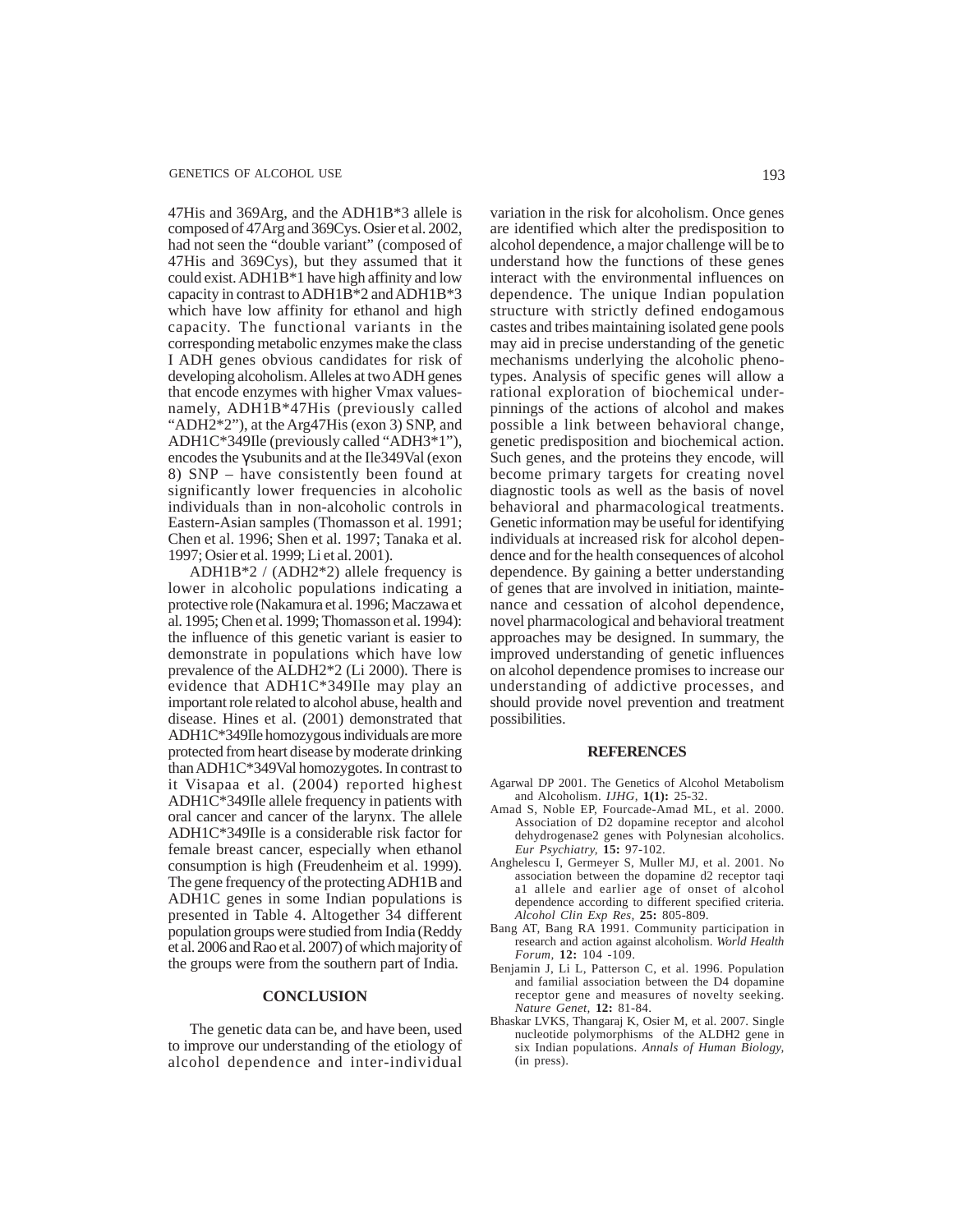- Bohman M, Cloninger CR, Sigvardsson S, Von Knorring AL 1987. The genetics of alcoholism and related disorders. *J Psychiatric Res*, **21**: 447- 452.
- Bosron WF, Li TK 1986. Genetic polymorphism of human liver alcohol and aldehyde dehydrogenases, and their relationship to alcohol metabolism and alcoholism. *Hepatology*, **6**: 502-510.
- Brennan P, Lewis S, Hashibe M, et al. 2004. Pooled analysis of alcohol dehydrogenase genotypes and head and neck cancer: A HuGE Review: *Am J Epidemiol*, **159**: 1-16.
- Chakravarthy C 1990. Community workers estimate of drinking and alcohol-related problems in rural areas. *Indian Journal of Psychological Medicine*, **13**: 49 – 56.
- Chang FM, Kidd JR, Livak KJ, et al. 1996. The worldwide distribution of allele frequencies at the human dopamine D4 receptor locus**.** *Hum Genet,* **98**: 91- 101.
- Chen CC, Lu RB, Chen YC, et al. 1999. Interaction between the functional polymorphisms of the alcohol-metabolism genes in protection against alcoholism. *Am J Hum Genet*, **65**: 795-807.
- Chen WJ, et al. 1998. Self-reported flushing and genotypes of ALDH2, 15 ADH2, and ADH3 among Taiwanese Han. *Alcoholism: Clin Exp Res*, **22**: 1048 – 1052.
- Chen WJ, Loh EW, Hsu YP, et al. 1996. Alcoholmetabolizing genes and alcoholism among Taiwanese Han men: independent effect of ADH2, ADH3 and ALDH2. *Br J Psychiatry*, **168**: 762- 767.
- Cloninger CR, Bohman M, Sigvardsson S 1981. Inheritance of alcohol abuse - Cross-fostering analysis of adopted men. *Arch Gen Psychiatry*, **38**: 861-868.
- Cloninger CR, Svrakic DM, Przybeck TR 1993. A psychobiological model of temperament and character. *Arch Gen Psychiat,* **50**: 975-990.
- Cloninger CR 1990. Genetic Epidemiology of alcoholism: observations critical in the design and analysis of linkage studies. In: CR Cloninger, H Begleiter (Ed.): *Genetics and Biology of Alcoholism*: Banbury Report 33. New York: Cold Spring Harbour Laboratory Press, pp. 105- 133.
- Collins FS, Guyer MS, Charkravarti A 1997. Variations on a theme: Cataloging human DNA sequence variation. *Science*, **278**: 1580- 1581.
- Connor JP, Young RM, Lawford BR, et al. 2002. D (2) dopamine receptor (DRD2) polymorphism is associated with severity of alcohol dependence. *Eur Psychiatry*, **17**: 17-23.
- Cotton NS 1979. The familial incidence of alcoholism: a review. *J Stud Alcohol*, **40**: 89- 116.
- Crabbe JC 2002. Genetic contributions to addiction. *Annu Rev Psychol*, **53**: 435- 462.
- Dawson DA, Archer L 1992. Gender differences in alcohol consumption: effects of measurement. *Brit J Addiction*, **87**: 119- 123.
- Deb PC, Jindal BR 1975. *Drinking in Rural Areas. Study in selected villages of Punjab*. Ludhiana, Punjab Agricultural University Monograph.
- Deswal BS, Jindal AK, Gupta KK 2006. Epidemiology of Alcohol use among residents of remote hills of Arunachal Pradesh. *IJCM*, **31 (2)**: 88 – 89.
- Dhupdale NY, Motghare DD, Ferreira AMA, Prasad YD

2006. Prevalence and pattern of Alcohol consumption in rural Goa. *IJCM*, **31 (2)**: 104 – 105.

- Ding YC, Chi HC, Grady DL, et al. 2002. Evidence of positive selection acting at the human dopamine receptor D4 gene locus. *Proc Nat Acad Sci,* **99**: 309-314.
- Dobashi I, Inada T, Hadano K 1997. Alcoholism and gene polymorhisms related to central dopaminergic transmission in Japanese population. *Psychiatr Genet*, **7**: 87-91.
- Ebstein RP, Novick O, Umansky R, et al. 1996. Dopamine D4 receptor exon III polymorphism associated with the human personality trait of novelty seeking. *Nature Genet,* **12**: 78-80.
- Edenberg HJ, Bosron WF 1997. Alcohol dehydrogenase. In: FP Guengerich (Ed.): *Comprehensive toxicology*. Vol **3**: Bio-transformation. Pergamon Press, New York, pp 119- 131.
- Edenberg HJ, Foroud T, Koller DL, et al. 1998. A familybased analysis of the association of the dopamine D2 receptor (DRD2) with alcoholism. *Alcohol Clin Exp Res*, **22**: 505-512.
- Edenberg HJ 2000. Regulation of the mammalian alcohol dehydrogenase genes. *Prog Nucleic Acid Res Mol Biol*, **64**: 295- 341.
- Eriksson CJ, Fukunaga T, Sarkola T, et al. 2001. Functional relevance of human ADH polymorphism. *Alcohol Clin Exp Res*, **25**(suppl): 157s-163s.
- Freudenheim JL, Ambrosone CB, Moysich KB, et al. 1999. Alcohol dehydrogenase 3 genotype modification of the association of alcohol consumption with breast cancer risk. *Cancer Causes Control*, **10**: 369- 377.
- Goedde HW, et al. 1992. Distribution of ADH2 and ALDH2 genotypes in different populations. *Hum Genet*, **88**: 344-346.
- Goldman D, Urbanck M, Guenther D, Robin R, Long JC 1997. Linkage and association of a functional DRD2 variant [Ser311Cys] and DRD2 markers to alcoholism, substance abuse and schizophrenia in Southwestern American Indians. *Am J Med Genet*, **74**: 386-394.
- Goodwin DW, Schulsinger F, Moller N, et al. 1974. Drinking problems in adopted and non-adopted sons of alcoholics. *Arch Gen Psychiatry*, **31**: 164-169.
- Grant M 1985. Establishing priorities for action; In: *Alcohol Policies* WHO Reg. Publication, European Series No. **18**: 6.
- Grobin AC, Mathews DB, Devaud LL, Morrow AL 1998. The role of  $GABA$  receptors in the acute and chronic effects of ethanol. *Psychopharmacology*, **139**: 2-19.
- Harada S, Agarwal DP, Goedde HW 1981. Aldehyde dehydrogenase deficiency as cause of facial flushing reaction to alcohol in Japanese. (Letter) *Lancet*, **ii**: 982.
- Harada S, Agarwal DP, Goedde HW 1985. Aldehyde dehydrogenase polymorphism and alcohol metabolism in alcoholics. *Alcohol*, **2**: 391-392.
- Heath AC, Madden PA, Bucholz KK, et al. 1999. Genetic differences in alcohol sensitivity and the inheritance of alcoholism risk. *Psychol Med*, **29**: 1069-1081.
- Heath AC, Madden PA, Grant JD, et al. 1999. Resiliency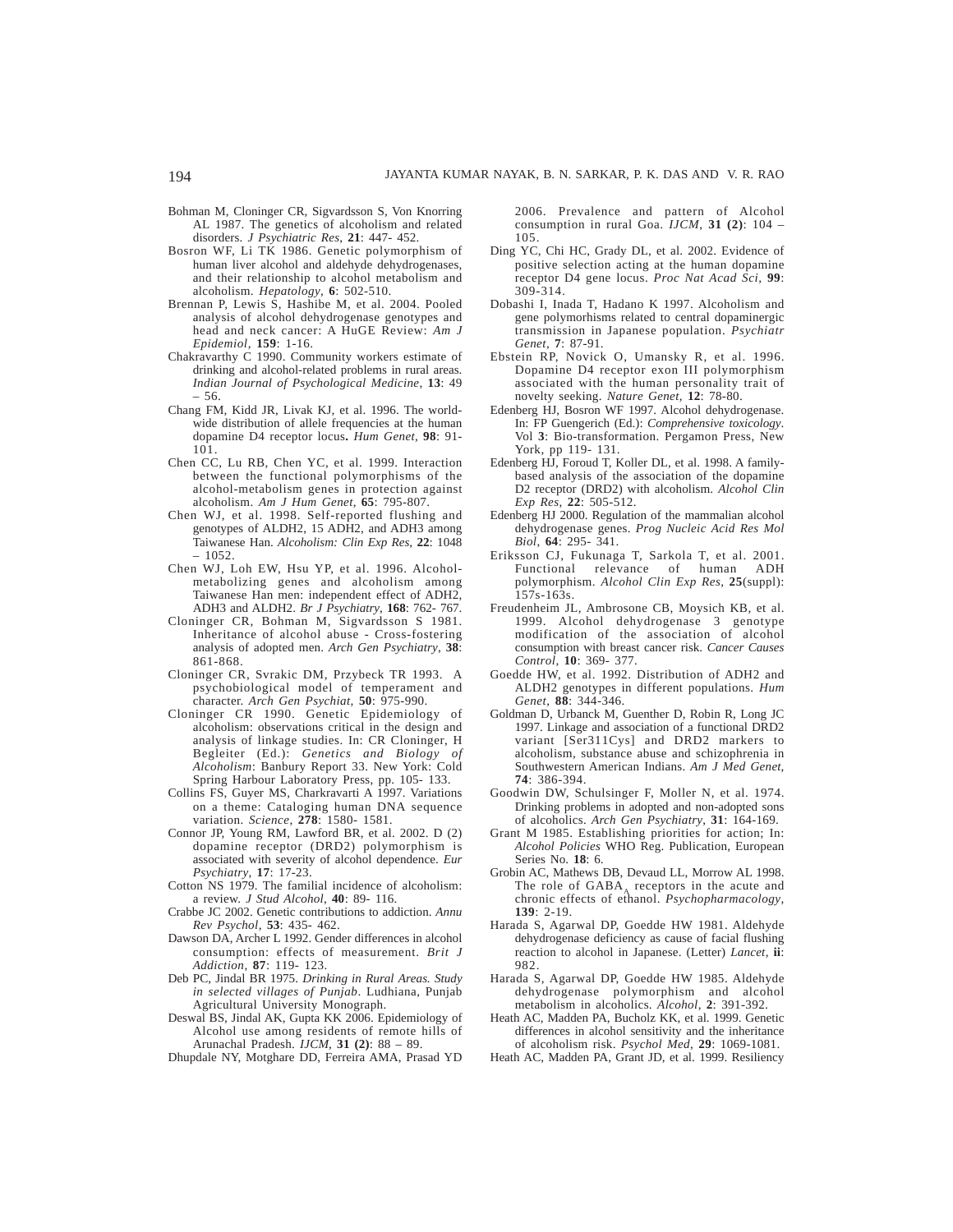## GENETICS OF ALCOHOL USE 195

factors protecting against teenage alcohol use and smoking: influences of religion, religious involvement and values, and ethnicity in the Missouri Adolescent Female Twin Study. *Twin Res*, **2**: 145-155.

- Heath AC, Madden PA, Martin NG 1998. Statistical methods in genetic research on smoking. *Stat Methods Med Res*, **7**: 165-186.
- Henderson AS, Korten AE, Jorm AF, et al. 2000. COMT and DRD3 polymorphisms, environmental exposures, and personality traits related to common mental disorders. *Am J Med Genet*, **96**: 102-107.
- Hietala J, Pohjalainen T, Heikkila-Kallio U, et al. 1997. Allelic association between D2 but not D1 dopamine receptor gene and alcoholism in Finland. *Psychiatr Genet*, **7**: 19-25.
- Higuchi S, Muramatsu T, Matsushita S, Murayama M 1996. No evidence of association between structural polymorphism at the dopamine D3 receptor locus and alcoholism in the Japanese. *Am J Hum Genet*, **67**: 412- 414.
- Hill SY 1992. Is there a genetic basis of alcoholism? *Biol Psychiatry*, **32**: 955-957.
- Hines LM, Stampfer MJ, Ma J, et al. 2001. Genetic variation in alcohol dehydrogenase and the beneficial effect of moderate alcohol consumption on myocardial infarction. *New Eng J Med*, **344**: 549-555.
- Homann N, Jousimies-Somer H, Jokelainen K, et al. 1997. High acetaldehyde levels in saliva after ethanol consumption: methodological aspects and pathogenetic implications. *Carcinogenesis*, **18**: 1739-43.
- Homann N, Tillonen J, Meurman JH, et al. 2000. Increased salivary acetaldehyde levels in heavy drinkers and smokers: a microbiological approach to oral cavity cancer. *Carcinogenesis*, **21**: 663-668.
- Howard LA, Sellers EM, Tyndale RF 2002. The role of pharmacogenetically-variable cytochrome P450 enzymes in drug dependence. *Pharmacogenomics*, **3**: 185-199.
- Hsu LC, Tani K, Fujiyoshi T, Kurachi K, Yoshida A 1985. Cloning of cDNAs for human aldehyde dehydrogenases 1& 2. *Proc. Nat. Acad. Sci.*, **82**: 3771-3775.
- Hutchison KE, Mc Geary J, Smolen A, Bryan A, Swift RM 2002. The DRD4 VNTR polymorphism moderates craving after alcohol consumption. *Health Psychol*, **21**: 139-146.
- Jacob T, Sher KJ, Bucholz KK, et al. 2001. An integrative approach for studying the etiology of alcoholism and other addictions. *Twin Res*, **4**: 103-118.
- Johnson EO, Van den Bree MB, Gupman AE, Pickens RW 1998. Extension of a typology of alcohol dependence based on relative genetic and environmental loading. *Alcohol Clin Exp Res*, **22**: 1421-1429.
- Kendler KS, Neale MC, Heath AC, Kessler RC, Eaves LJ 1994. A twin-family study of alcoholism in women. *Am J Psychiatry*, **151**: 707-715.
- Kessler RC, McGonagle KA, Zhao S, et al. 1994. Lifetime and 12- month prevalence of DSM-III-R Psychiatric Disorders in the United States: Results from the National Co-morbidity Survey. *Archives of General Psychiatry*, **51**: 8-9.
- Kwon JM, Goate AM 2000. The candidate gene approach.

*Alcohol Research and Health*, **24**: 164-168.

- Lands WE 1998. A review of alcohol clearance in humans. *Alcohol*, **15**: 147-160.
- Lappalainen J, Long JC, Eggert M, et al. 1998. Linkage of antisocial alcoholism to the Serotonin 5- HT1B receptor gene in 2 populations. *Archives of General Psychiatry*, **55**: 989-994.
- Lee HC, Lee HS, Jung SH, et al. 2001. Association between polymorphisms of ethanol-metabolizing enzymes and susceptibility to alcoholic cirrhosis in a Korean male population. *J Korean Med Sci*, **16**: 745-750.
- Li TK, Yin SJ, Crabb DW, O'Connor S, Ramchandani VA 2001. Genetic and environmental influences on alcohol metabolism in humans. *Alcohol Clin Exp Res*, **25**: 136-144.
- Li TK 2000. Pharmacogenetics of responses to alcohol and genes that influence alcohol drinking. *J Stud Alcohol*, **61**: 5-12.
- Loh E-W, Higuchi S, Matsushita S, et al. 2000. Association analysis of  $GABA_A$  receptor subunit genes cluster on 5q33-34 and alcohol dependence in a Japanese population. *Mol Psych*, **5**: 301-307.
- Loh E-W, Smith I, Murray R, et al. 1999. Association between variants at the  $GABA_{\alpha}$ beta2,  $GABA_{\alpha}$ alpha6 and  $GABA_{A}gamma2$  gene cluster and alcohol dependence in a Scottish population. *Mol Psych*, **4**: 539-544.
- Long JC, Knowler WC, Hanson RL, et al. 1998. Evidence for genetic linkage to alcohol dependence on chromosomes 4 and 11 from an autosome-wide scan in an American Indian Population. *Am J Med Genet*, **81**: 216-221.
- Longmate JA 2001. Complexity and power in casecontrol association studies. *Am J Hum Genet*, **68**: 1229-1237.
- Luczak SE, Wall TL, Shea SH, Byun SM, Carr LG 2001. Binge drinking in Chinese, Korean, and White college students: genetic and ethnic group differences. *Psychol Addict Behav*, **15**: 306-309.
- Maczawa Y, Yamauchi M, Toda G, Suzuki H, Sakurai S Alcohol-metabolizing enzyme polymorphisms and alcoholism in Japan. *Alcohol Clin Exp Res*, **19**: 951- 954.
- Malhotra AK, Virkkunen M, Rooney W, et al. 1996. The association between the dopamine D(4) receptor (D4DR) 16 amino acid repeat polymorphism and novelty seeking. *Molec. Psychiat.,* **1**: 388-391.
- McGue M, Pickens RW, Svikis DS 1992. Sex and age effects on the inheritance of alcohol problems: a twin study. *J Abnorm Psychol*, **101**: 3-17.
- Mehta AK and Ticku MK. 1992. An update on GABA, receptors. Brain Res. Rev.; **29**: 196-217.
- Mohan D, et al. 1992. A rapid survey of substance abuse disorders in the urban slums of Delhi. *IJMR*, **96**: 122-127.
- Mongconthawornchai P, Nanakorn S, Nishiyori A 2002. Aldehyde Dehydrogenase – 2 genotype detection in fingernails among non-alcoholic Northeastern Thai population and derived gene frequency. *Science Asia*, **28**: 99-103.
- Muramatsu T, Higuchi S, Murayama M, Matsushita S, Hayashida M 1996. Association between alcoholism and the dopamine D4 receptor gene. *J. Med. Genet.,* **33**: 113-115.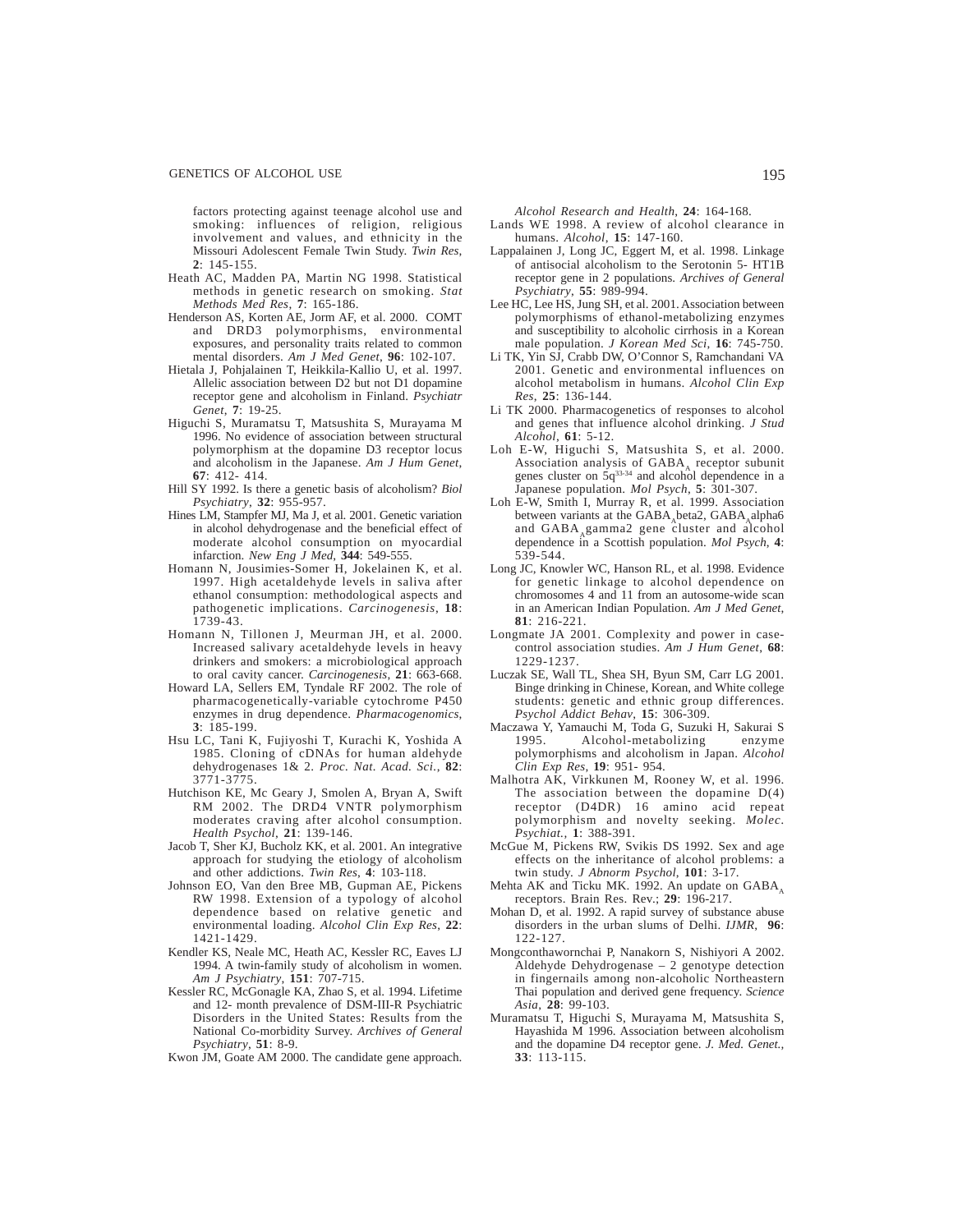- Murray CJL, Lopez AD 1996. Quantifying the burden of disease and injury attributable to ten major risk factors. In: CJL Murray and AD Lopez (Ed.): *The Global burden of disease: a comprehensive assessment of mortality and disability from disease, injuries and risk factors in 1990 and projected to 2020* Cambridge, M.A. Harward School of Public Health: 295-314.
- Muto M, Hitomi Y, Ohtsu A, et al. 2000. Acetaldehyde production by non-pathogenic neisseria in human oral microflora: implications for carcinogenesis in upper aerodigestive tract. *International Journal of Cancer*, **88**: 342-350.
- Nakamura K, Iwahashi K, Matsuo Y, et al. 1996. Characteristics of Japanese alcoholics with the atypical aldehyde dehydrogenase 2\*2.1. A comparison of the genotypes of ALDH2, ADH2, ADH3 and Cytochrome P-450 2E1 between alcoholics and non-alcoholics. *Alcohol Clin Exp Res*, **20**: 52-55.
- Nestler EJ 2000. Genes and addiction. *Nat Genet*, **26**: 277-281.
- Noble EP, Zhang X, Ritchie T, et al. 1998. D2 dopamine receptor and GABA(A) receptor beta3 subunit genes and alcoholism. *Psychiatry Res*, **81**: 133-147.
- Noble EP, Zhang X, Ritchie TL, Sparkes RS 2000. Haplotypes at the DRD2 locus and severe alcoholism. *Am J Med Genet*, **96**: 622-631.
- Novoradovsky A, Tsai SJ, Goldfarb L, et al. 1995. Mitochondrial aldehyde dehydrogenase polymorphism in Asian and American Indian Populations: detection of a new ALDH2 alleles. *Alcohol Clin Exp Res*, **19**: 1105-1110.
- Okamoto K, Murawaki Y, Yuasa, Kawasaki H 2001. Effect of ALDH2 and CYP2E1 gene polymorphisms on drinking behavior and alcoholic liver disease in Japanese male workers. *Alcohol Clin Exp Res*, **25**(6 suppl.): 19s-23s.
- Osier MV, Pakstis AJ, Kidd JR, et al. 1999. Linkage disequilibrium at the ADH2 and ADH3 loci and risk of alcoholism. *Am J Hum Genet*, **64**: 1147-1157.
- Osier MV, Pakstis AJ, Soodyall H, et al. 2002. A global perspective on genetic variation at the ADH gene reveals unusual patterns of linkage disequilibrium and diversity. *Am J Hum Genet*, **71**: 84-99.
- Parsian A, Chakraverty S, Fisher L, Cloninger CR 1997. No association between polymorphisms in the human dopamine D3 and D4 receptors genes and alcoholism. *Am J Hum Genet*, **74**: 281-285.
- Parsian A, Cloninger CR 1997. Human GABA-A receptor á1 and á2 subunit genes and alcoholism. *Alcohol Clin Exp Res*, **21**: 430-433.
- Parsian A, Zhang ZH 1997. Human dopamine transporter gene polymorphism (VNTR) and alcoholism. *Am J Hum Genet*, **74**: 474-478.
- Parsian A, Zhang ZH 1999. Human chromosomes 11p15 and 4p12 and alcohol dependence: Possible association with the GABRB1 gene. *Am J Med Genet Neuropsych Genet*, **88**: 533-538.
- Pastorelli R, Bardazzi G, Saieva C, et al. 2001. Genetic determinants of alcohol addiction and metabolism: a survey in Italy. *Alcohol Clin Exp Res*, **25**: 221-227.
- Paterson AD, Petronis A 1999. Sex-based linkage analysis of alcoholism. *Genet Epidemiol*, **17** (suppl. 1): s289 s294.
- Pawan GLS 1972. Metabolism of alcohol (ethanol) in man. *Proc Nutr Soc*, **3x**: 83-89.
- Pickens RW, Svikis DS, McGue M, et al. 1991. Heterogeneity in the inheritance of alcoholism. A study of male and female twins. *Arch Gen Psychiatry*, **48**: 19-28.
- Prescott CA, Aggen SH, Kendler KS 1999. Sex differences in the sources of genetic liability to alcohol abuse and dependence in a population-based sample of U.S. twins. *Alcohol Clin Exp Res*, **23**: 1136-1144.
- Prescott CA, Kendler KS 1999. Genetic and environmental contributions to alcohol abuse and dependence in a population-based sample of male twins. *Am J Psychiatry*, **156**: 34-40.
- Rao VR, Bhaskar LVKS, Annapurna C, et al. 2007. Single nucleotide polymorphisms in alcohol dehydrogenase genes among some Indian populations. *Am J Hum Biol*, **19**: 338-344.
- Reddy BM, Reddy ANS, Nagaraja T, et al. 2006. Single Nucleotide Polymorphisms of the Alcohol Dehydrogenase genes among the 28 caste and tribal populations of India. *Int J Hum Genet*, **6**: 309-316.
- Reddy BM, Reddy ANS, Nagaraja T, et al. 2007. Anthropological Perspective of the Single Nucleotide Polymorphisms in the NPY and DRD2 Genes among the Socio-Economically Stratified Populations of Andhra Pradesh, India. *Int J Hum Genet*, **7**: 277-284.
- Reich T, Edenberg HJ, Goate A, et al. 1998. Genomewide search for genes affecting the risk for alcohol dependence. *Am J Med Genet*, **81**: 207-215.
- Reich T, Hinrich A, Culverhouse R, Bierut L 1999. Genetic studies of alcoholism and substance dependence. *Am J Hum Genet*, **65**: 599-605.
- Risch N, Merikangas K 1996. The future of genetic studies of complex human diseases. *Science*, **273**: 1516-1517.
- Roberts AJ, Koob GF 1997. The neurobiology of addiction: an overview. *Alcohol Health Res. World***, 21**: 101-106.
- Russek SJ 1999. Evolution of  $GABA$ <sub> $\lambda$ </sub> receptor diversity in the human genome. *Gene*, **227**: 213-222.
- Saccone NL, Kwon JM, Corbett J, et al. 2000. A genome screen of maximum number of drinks as an alcoholism phenotype. *Am J Med Genet*, **96**: 632- 637.
- Sander T, Ball D, Murray R, et al. 1999. Association analysis of sequence variants of the  $GABA<sub>2</sub>$ , ?6, ?2 and ?2 gene cluster and alcohol dependence. *Alcohol Clin Exp Res*, **23**: 427-431.
- Sander T, Harms H, Podschus J, et al. 1995. Dopamine D1, D2 and D3 receptor genes in alcohol dependence. *Psychiatr Genet*, **5**: 171-176.
- Sander T, Samochowiec J, Ladehoff M, et al. 1999. Association analysis of exonic variants of the gene encoding the GABAB receptor and alcohol dependence. *Psychiatr Genet*, **9**: 69-73.
- Saxena S 2004. Country profile on alcohol in India. *WHO Global Status Report on Alcohol.* 37-60.
- Schmidt LG, Harms H, Kuhn S, Rommelspacher H, Sander T 1998. Modification of alcohol withdrawal by the A9 allele of the dopamine transporter gene. *Am J Psychiatry*, **155**: 474-478.
- Schuckit MA 2000. Genetics of the risk for alcoholism. *Am J Addict*, **9**: 103-112.